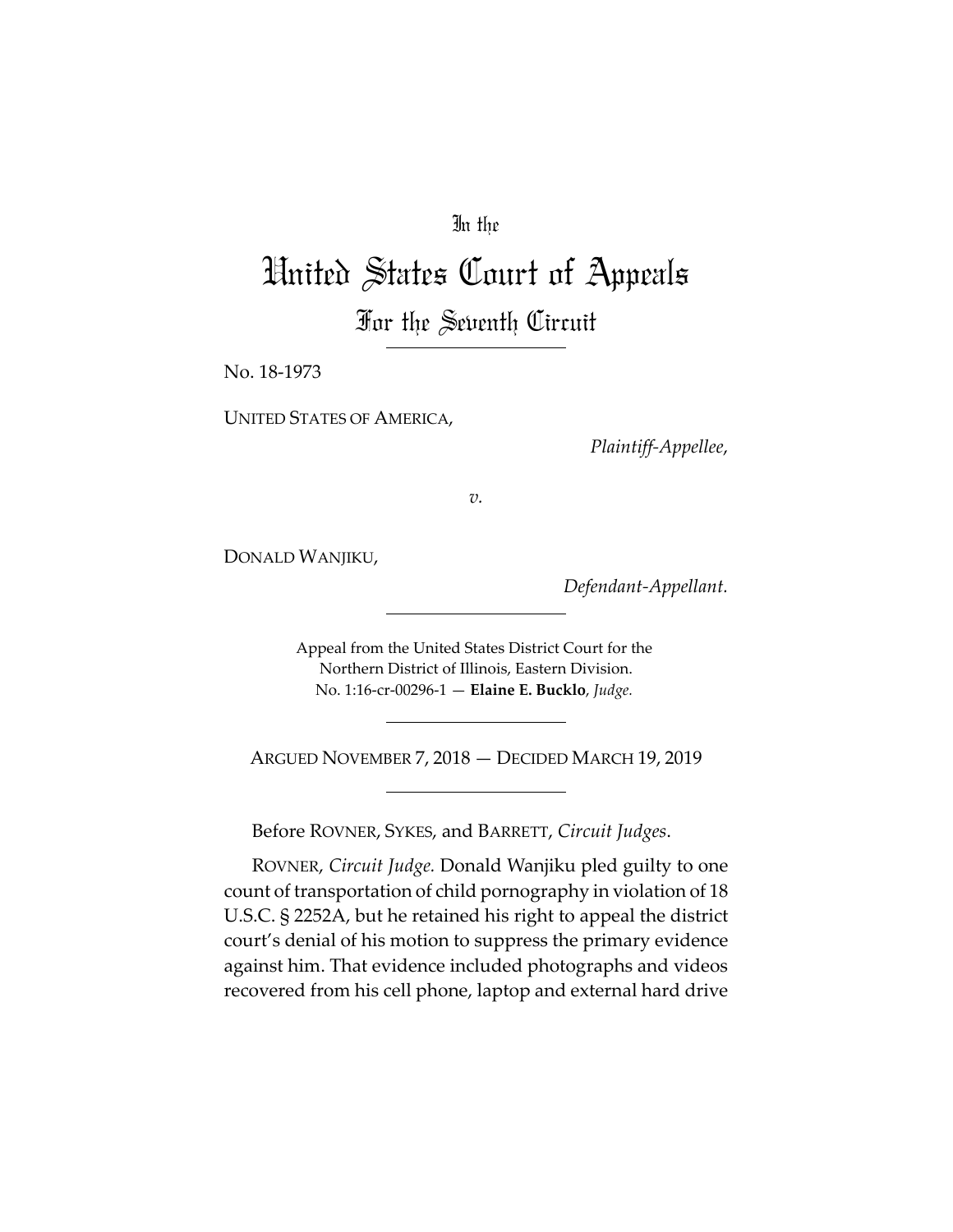during a warrantless border search at O'Hare International Airport. We affirm.

**I.**

On June 9, 2015, Wanjiku arrived at O'Hare after a trip to the Philippines. Unbeknownst to Wanjiku, Customs and Border Patrol ("CBP") and Homeland Security Investigations ("HSI") were together conducting a criminal investigation dubbed "Operation Culprit" at the airport that day. Operation Culprit targeted certain individuals returning from three countries known to investigators for "sex tourism" and sex trafficking, including the sex trafficking of children. The investigators developed a list of initial criteria to identify individuals of interest to Operation Culprit: (1) U.S. citizen (2) men (3) between the ages of eighteen and fifty or sixty (4) returning from the Philippines, Thailand, or Cambodia (5) traveling alone (6) with a prior criminal history. Along with an unspecified number of other passengers from the eight to ten flights that investigators were monitoring that day, Wanjiku met all of the initial screening factors. That is, he is a U.S. citizen male, then aged forty-one, returning from the Philippines, traveling without any apparent companion, with a prior arrest.

Investigators sought to whittle down the resulting list by further investigating these travelers before they arrived at O'Hare. Using government databases $^{\text{1}}$  and publicly available

<sup>1</sup> The investigators used a DHS system called "TECS" to conduct their research. TECS allows investigators to search other databases linked to CBP (continued...)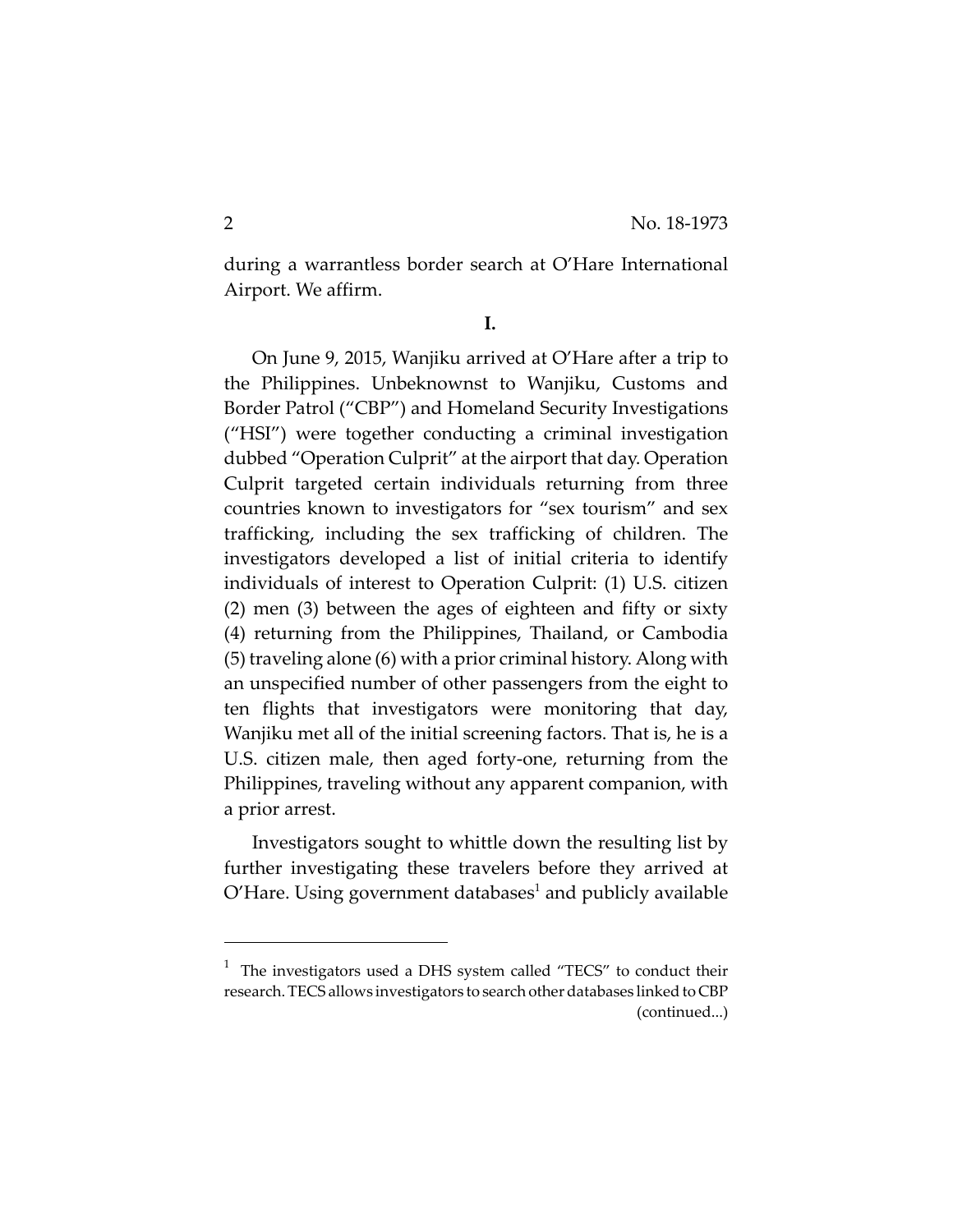social media, they determined that Wanjiku's prior arrest was for contributing to the delinquency of a minor, $^2$  that this was his third trip to the Philippines in two years, that this trip was sixty days in length, and that he had no apparent affiliation with the Philippines other than these trips. For example, they were unable to find business or family ties to the Philippines for Wanjiku. The investigators determined that Wanjiku had booked a prior flight using an email address that incorporated the name "Mr. Dongerous," which heightened their suspicions based on their belief that this was a play on the word "dong," which is vulgar slang for penis. $^3$  Using that email address, they searched Facebook and found a public Facebook page associated with that address. The person in the profile picture

 $1$  (...continued)

including the National Criminal Information Center ("NCIC"), the National Automated Immigration Lookout System ("NAILS"), and the Arrival and Departure Information System ("ADIS"), among others. Together, these databases provide information about passengers' arrival and departure records, criminal histories, immigration status, and email addresses and phone numbers used to book travel.

 $^2$  CBP Officer Adam Toler testified at the suppression hearing that he could not recall when the arrest had occurred and did not know how it was resolved. He also did not know the specific allegations underlying it.

 $3$  During cross-examination, Wanjiku's counsel suggested that the email address was a play on Wanjiku's first name, "Don." Wanjiku placed no evidence in the record regarding the origin of the email address, and of course, it is possible for the address to be a play on both "Don" and "dong." As we will discuss below, in determining whether a search violates the Fourth Amendment, a court evaluates only how a reasonable officer would have interpreted this information.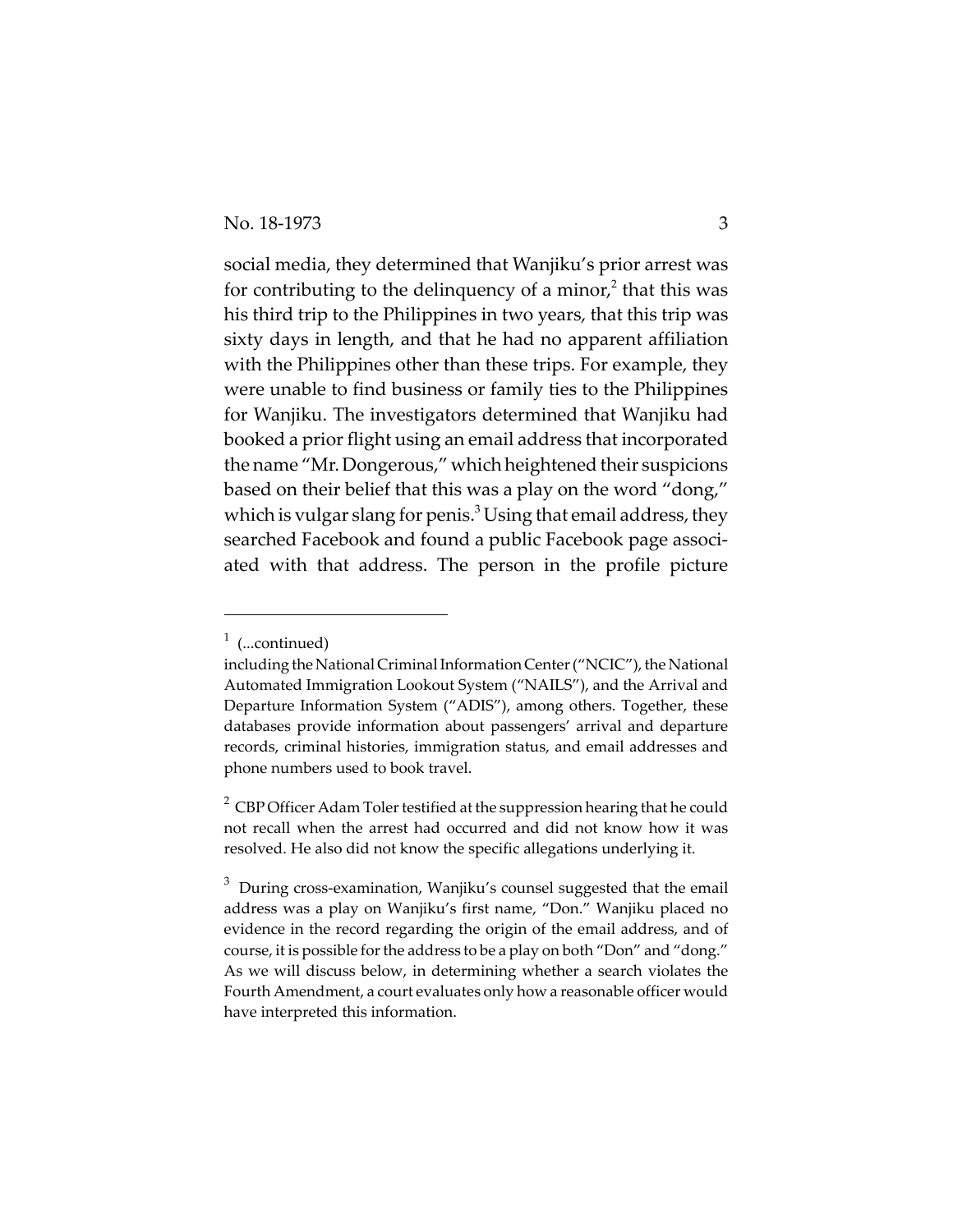(whom they believed to be Wanjiku) was wearing a mask of the type that one wears to a masquerade ball. Photos of "friends" on that page appeared to be "very young" relative to Wanjiku's age.<sup>4</sup> The investigators for Operation Culprit found all of this suspicious enough to warrant sending Wanjiku to a more thorough secondary inspection on his arrival at the airport.<sup>5</sup>

After Wanjiku passed through the primary inspection point and was referred to the secondary inspection area in Baggage Hall A, CBP Officer Toler met Wanjiku for a more thorough secondary inspection. Toler testified that, at the secondary inspection area, he typically would take the traveler's bags and then obtain a binding declaration from that person. He would then ask what the traveler was doing outside of the United States, obtain a story about the trip, and then go through the traveler's bags to see if the contents of the bags corroborated the traveler's answers. Toler candidly testified at the suppression hearing that investigators had already decided to inspect the contents of Wanjiku's cell phone and other electronic devices before he reached the secondary inspection point

<sup>4</sup> Agent Toler testified that Wanjiku had approximately fifty to one hundred Facebook friends, and approximately half were younger. When pressed by the court at the suppression hearing to describe the ages of the friends, Toler responded, "I'm just guessing at age. Looked not in their forties." R. 59, Tr. at 51. He later added, "I'm not sure exactly what the age is; but they weren't in their 30s." R. 59, Tr. at 52.

 $^5$  In total, Operation Culprit investigators selected twenty-three or twentyfour individuals for secondary inspection from the two to three thousand passengers arriving on the targeted flights that day. R. 59, Tr. at 16.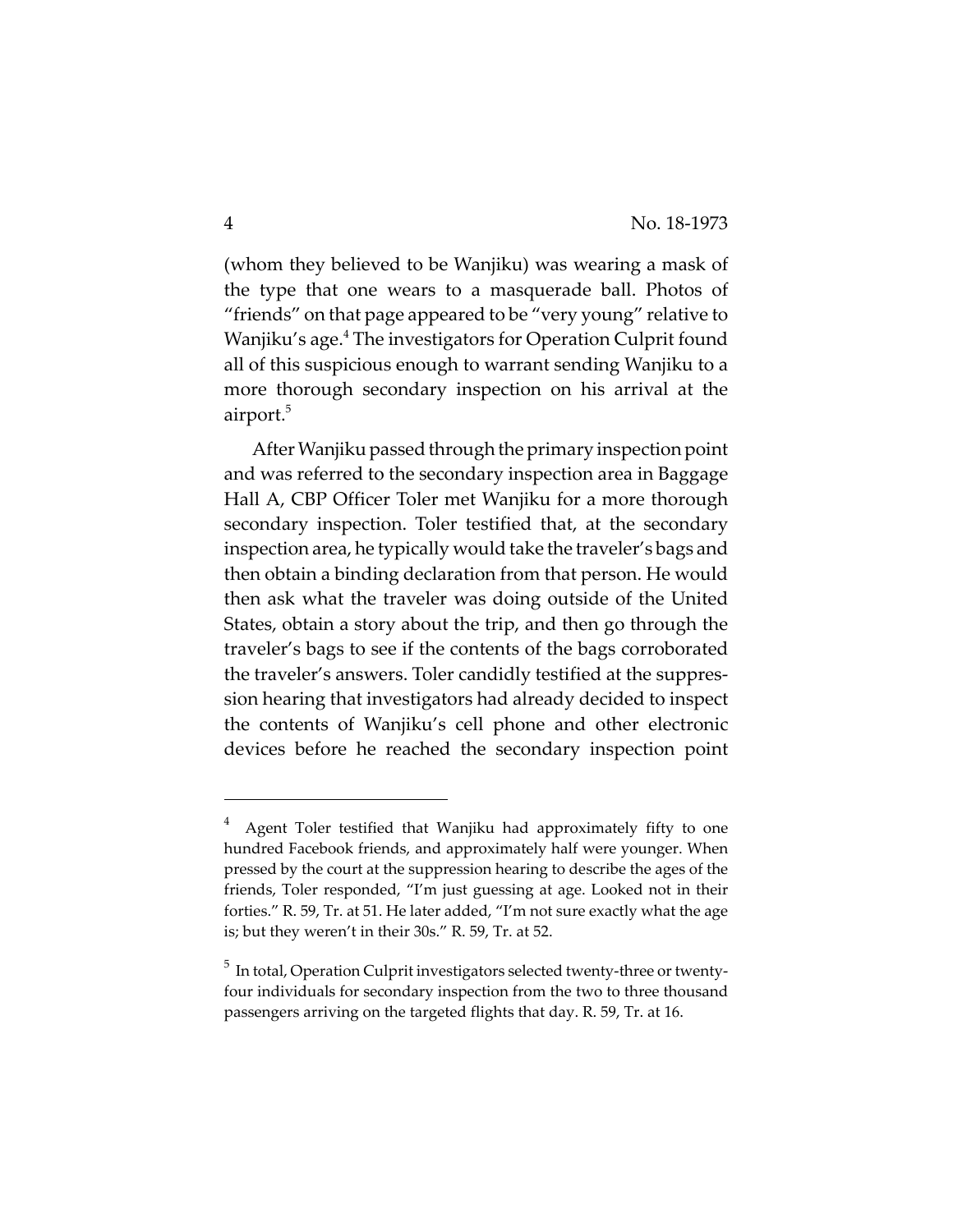(indeed, before he reached the primary inspection point) on the basis of the information that they had gathered prior to his arrival. Nevertheless, before those devices were actually inspected, Wanjiku gave the investigators additional cause for concern. For openers, at the primary inspection point, the officer interacting with Wanjiku indicated in notes to the secondary inspector that Wanjiku was "evasive for questioning."

At the secondary inspection area in Baggage Hall A, Wanjiku came to Toler's attention even before Toler could begin his usual inspection process. Toler saw Wanjiku leave the line of persons awaiting inspection, something Toler had never seen a passenger do before. As Toler later learned from an Immigration and Customs Enforcement ("ICE") agent, Wanjiku left Baggage Hall A and walked approximately two hundred feet away and across an exit corridor to a bathroom in Baggage Hall B, even though there was an identically marked bathroom much closer in Baggage Hall A. Wanjiku left his luggage in the line when he took this walk and an ICE agent escorted him back to the line.

At the beginning of the inspection, Toler asked Wanjiku why he had left the line. Wanjiku replied that he had heat stroke and needed to use the bathroom. Toler noted that Wanjiku was sweating profusely in the air conditioned hall, was shifting his weight, and seemed visibly nervous. Toler then asked Wanjiku about the trip itself, and Wanjiku said he had been visiting friends in the Philippines for two months. In response to Toler's questions, Wanjiku also revealed that he had left the U.S. with \$6000 and was returning with just a few hundred dollars. He had stayed at the home of the friends he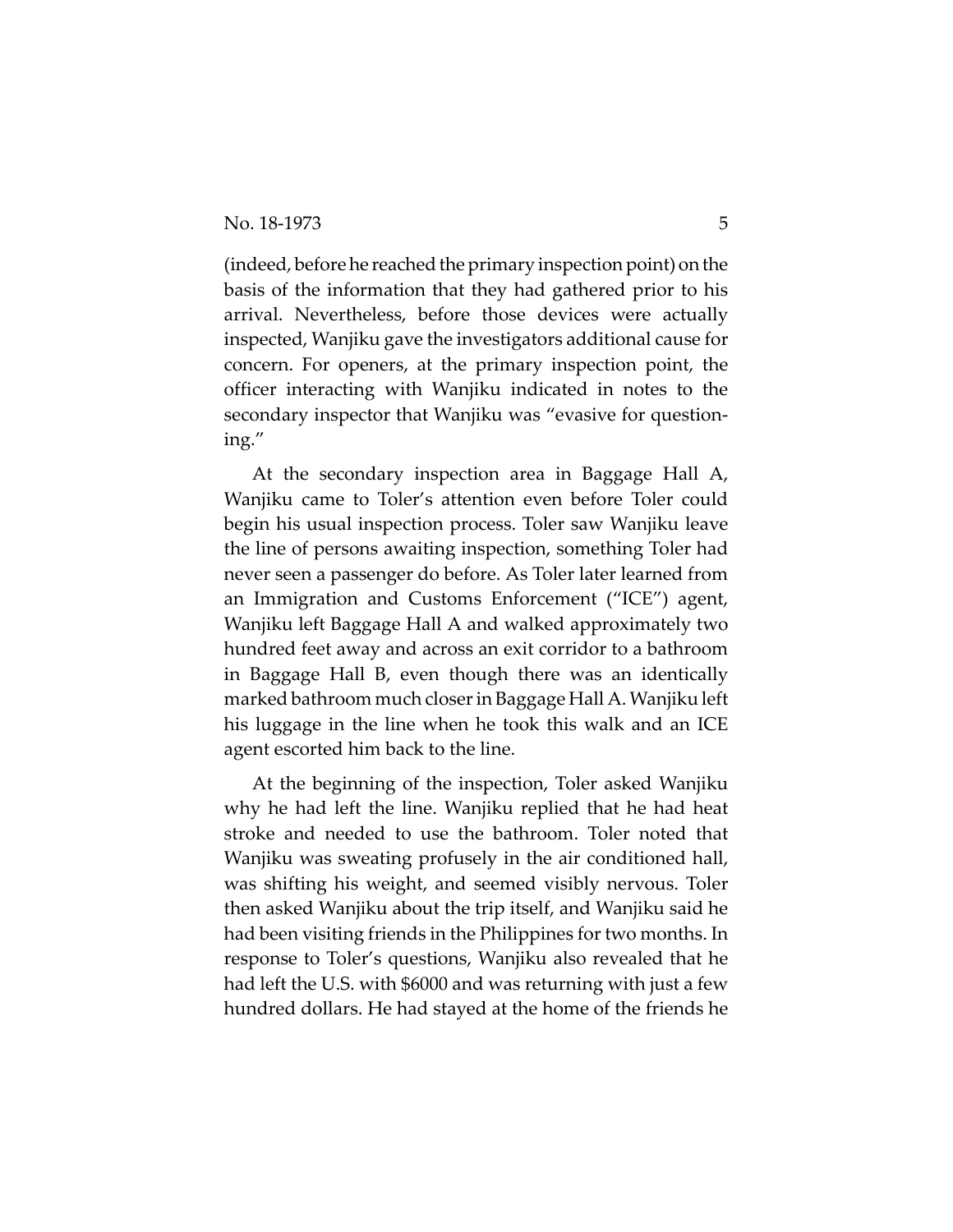was visiting. Because Wanjiku had reported on a Customs Declaration form that he was not bringing in items exceeding \$800 in value and because he had said he was staying with friends, Toler asked him how he had spent more than \$5000 during the trip. Wanjiku gave vague and evasive answers, saying only that his friends had shown him around the country. He also told Toler that he sometimes sent or gave money to the family he stayed with in order to help their child attend school. He went to the Philippines, he said, in part to make sure his money was being put to good use. Toler asked where Wanjiku traveled in the Philippines and he would not elaborate, saying only that his friends showed him around the country. Toler went through the list of questions that a traveler normally must answer on the standard Customs Declaration form, including whether he was bringing in more than \$10,000 in currency, food, cell cultures, snails, or gifts, among other things.

After obtaining a binding declaration from Wanjiku, Toler prepared to inspect Wanjiku's two large bags and single carryon bag. He asked if the bags belonged to Wanjiku and whether Wanjiku himself had packed them. Wanjiku responded affirmatively to both questions. In response to Toler's questions, he denied that there were any sharp objects in the bags that could possibly poke, cut or hurt Toler as he went through the bags. Toler and another agent then opened the bags. They set aside Wanjiku's cell phone, laptop and portable hard drive for later inspection. In one bag, Toler found a pocket full of receipts, including multiple receipts for hotel stays. Most were for one-night stays, and two were for one-night stays at the same hotel approximately one week apart. Because Wanjiku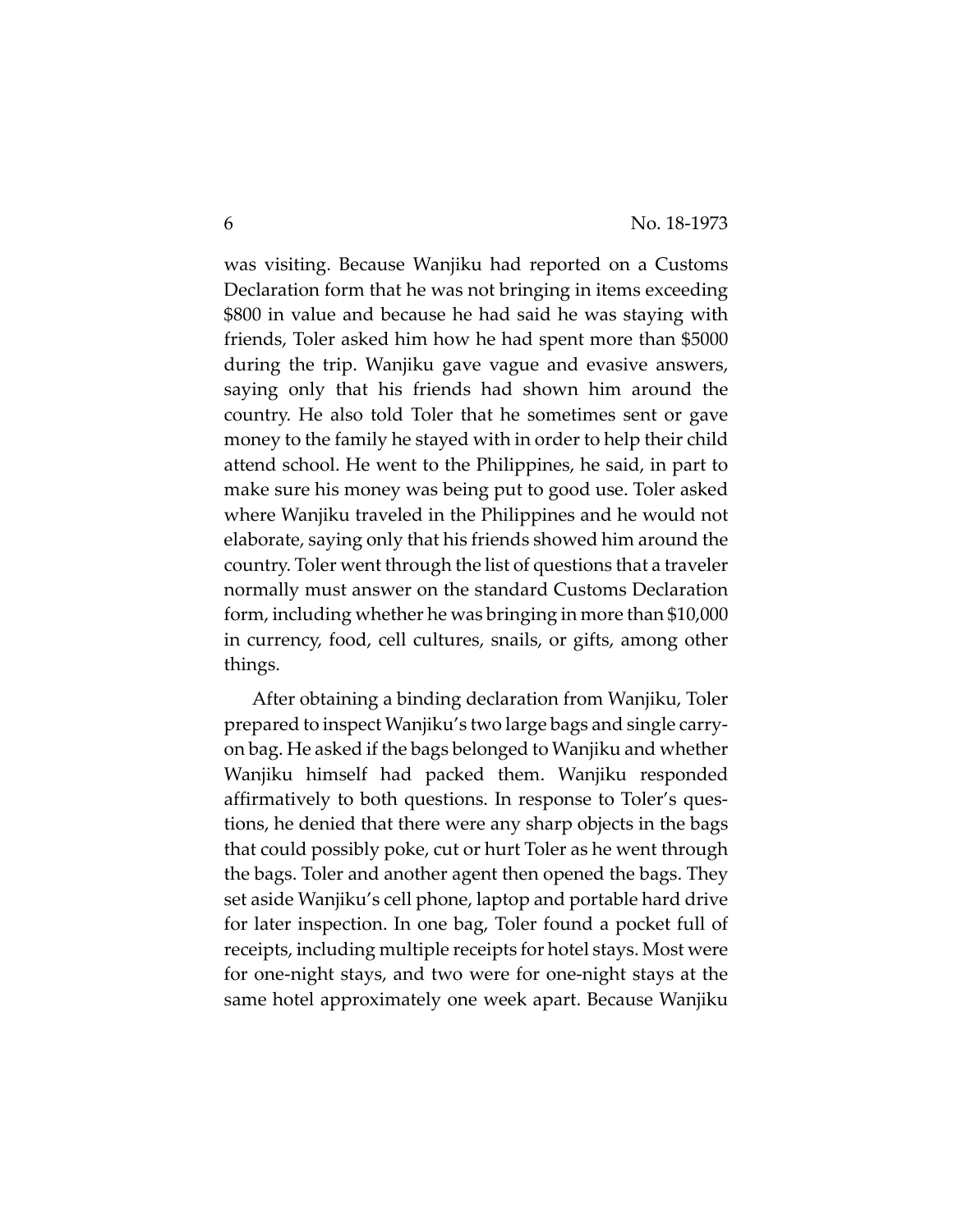had previously told Toler that he stayed with friends, Toler asked what the hotel receipts were for. Wanjiku said that his friend showed him around the country and these receipts were from those trips. That answer heightened Toler's suspicions both because Wanjiku had previously given the address of the friend as the place he stayed and because Toler deemed it unusual to stay at the same hotel twice in the span of a week if a person is traveling around the country. He asked Wanjiku about the dual receipts for the same hotel specifically and Wanjiku would not elaborate, instead asking Toler whether it was illegal to go around the country or have a friend show him around the country.

Toler next found a pocket containing syringes and condoms, which upset him because Wanjiku had denied that the bags contained sharp objects, putting Toler at risk of injury. When asked about the syringes, Wanjiku explained that he had medication in his other bag. The injectable medication recovered from the other bag was to treat low testosterone. The second bag also contained oxycodone and OxyContin pills, a narcotic pain medication. The medications raised additional red flags for Toler because he believed that testosterone was a "sexually specific" substance related to "male genitalia." R. 59, Tr. at 34. Moreover, both medications were in the name Donald Kwiatkowski, not Donald Wanjiku. Wanjiku explained that he had changed his name, and offered a social security card issued in his prior name to support his claim.

After completing this check of Wanjiku's bags, Toler turned his attention to the cell phone. The phone was passwordprotected, and Toler began by asking Wanjiku to unlock the phone. Wanjiku initially resisted but relented when Toler told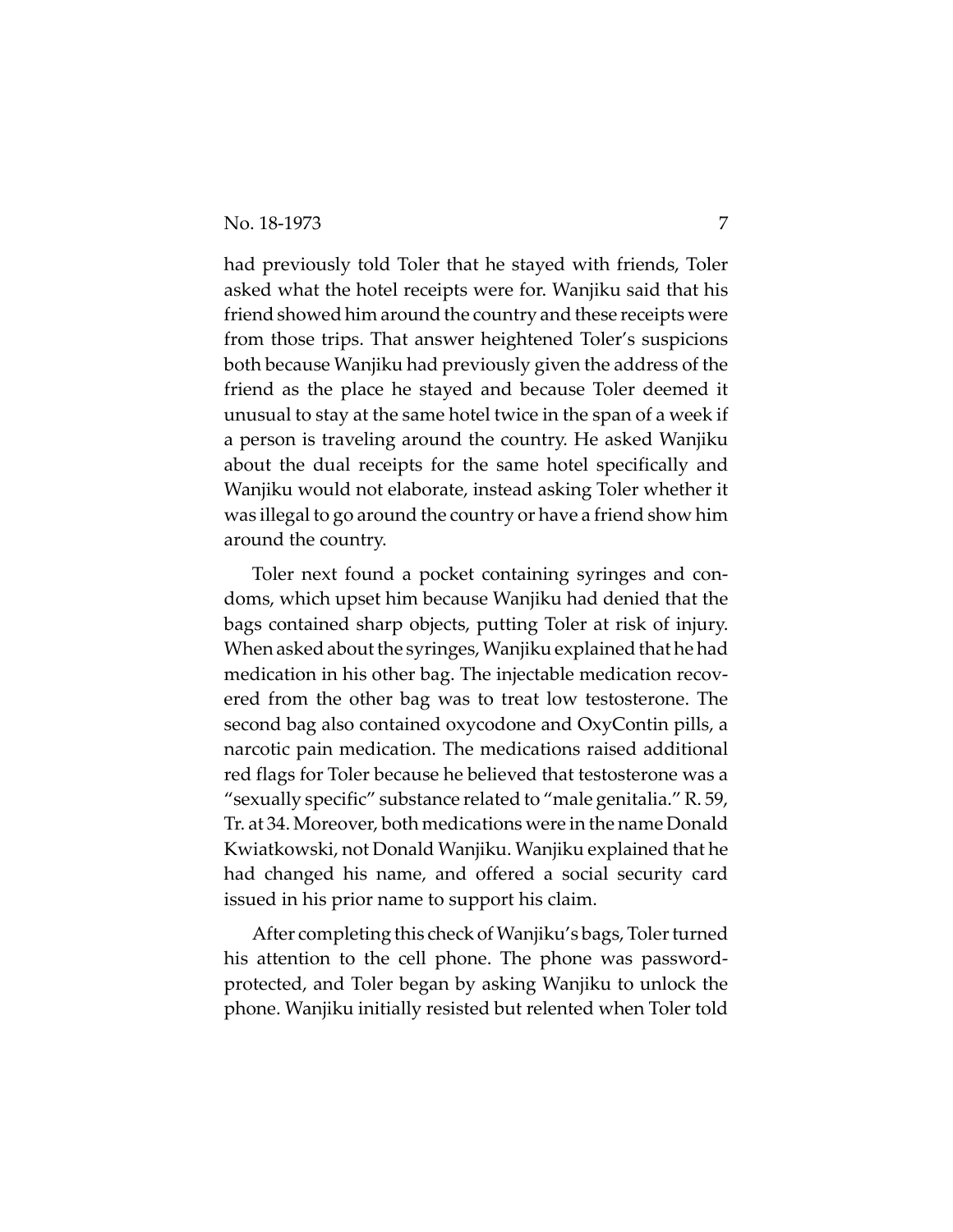him that everything was searchable at the border and that the phone would be seized, unlocked by a "lab," and examined whether or not Wanjiku unlocked it. Toler took the unlocked phone and manually scrolled through the pictures. Within a minute, he found several pictures of Wanjiku lying in bed with another man who was in his underwear. Although Toler twice referred to the other person in the photos as a "man," he also testified at the suppression hearing that he was uncertain of the age of the person pictured. $^6$  Toler then turned the phone over to HSI because the HSI forensics team was better trained than he to identify child pornography.

Agent Kevin Gerlock of HSI was the computer forensic coordinator on the scene at O'Hare that day. HSI agents used forensic software to "preview" Wanjiku's cell phone and hard drive while Wanjiku waited at the secondary inspection area. Gerlock explained that "EnCase" software was used first to preview Wanjiku's external hard drive. EnCase allows a search of the contents of a hard drive without modifying or destroying any of the information contained on the device. A preview, Gerlock testified, involved looking only at allocated space on the device, essentially items catalogued by the device's operating system in files. In contrast, a full forensic examination of a device would copy every bit of memory in the device and would reveal items that had been deleted or placed in

 $^6$  After examining the pictures herself, the district judge specifically found that Toler's claim that he could not determine the age of the individual pictured was credible. Notably, though, the district court did not rely on the presence of these photos in determining whether the agents possessed reasonable suspicion to search Wanjiku's electronic devices.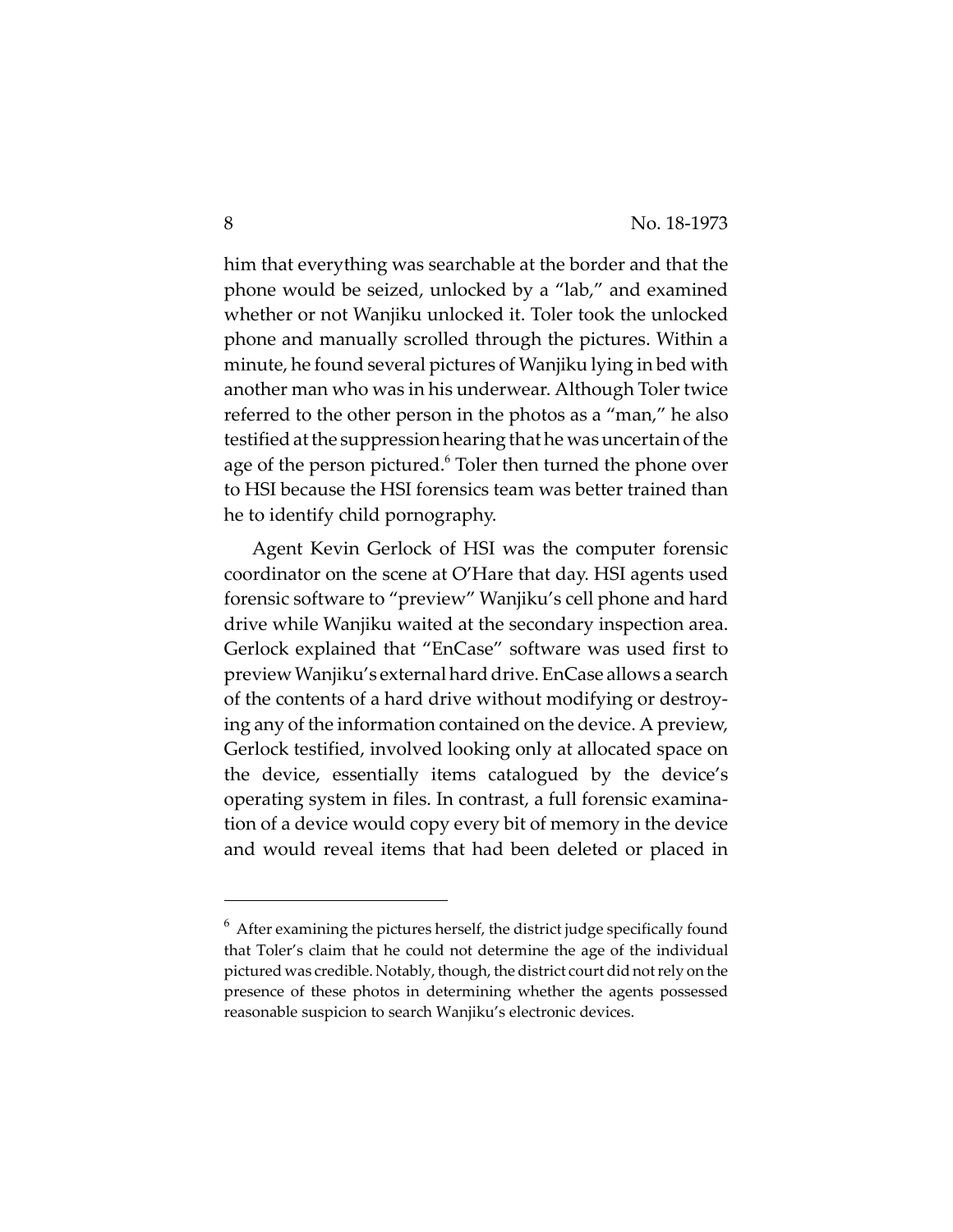hidden areas of memory. A preview generally takes one to three hours to complete. A full forensic examination could take months. The agents used software to inspect the devices in order to avoid damaging the devices or altering the data on the devices.7

Agent Mark Bowers performed the forensic preview on the hard drive, which was neither password-protected nor encrypted. Bowers used the EnCase software to view photographs and videos stored on the device. The preview took less than an hour and revealed six videos of suspected child pornography. The file names for the videos included references to the ages of the children portrayed and terms known to the agents to be associated with child pornography. For example, one file was labeled "pthc-15yogirlteaching12yoboys." Gerlock explained that "pthc" is known by the agents to be an abbreviation for "preteen hardcore." Gerlock, having seen the videos, confirmed that the titles were in fact descriptive of the content.<sup>8</sup>

 $^7$  Agent Gerlock explained that electronic devices sometimes track the time and date that a person last looked at a photo and that by manually scrolling through the device, the agents might inadvertently alter that kind of data. Gerlock also testified that cell phones sometimes contain apps that will alter data or even delete it if someone accesses the data manually. The software allowed the agents to see the photos and videos without altering the data in any way. R. 59, Tr. at 95, 99. None of the searches altered the data or harmed the devices.

 $8$  After a warrant was obtained, a full forensic examination of the hard drive was conducted, revealing approximately twenty-two videos of child pornography.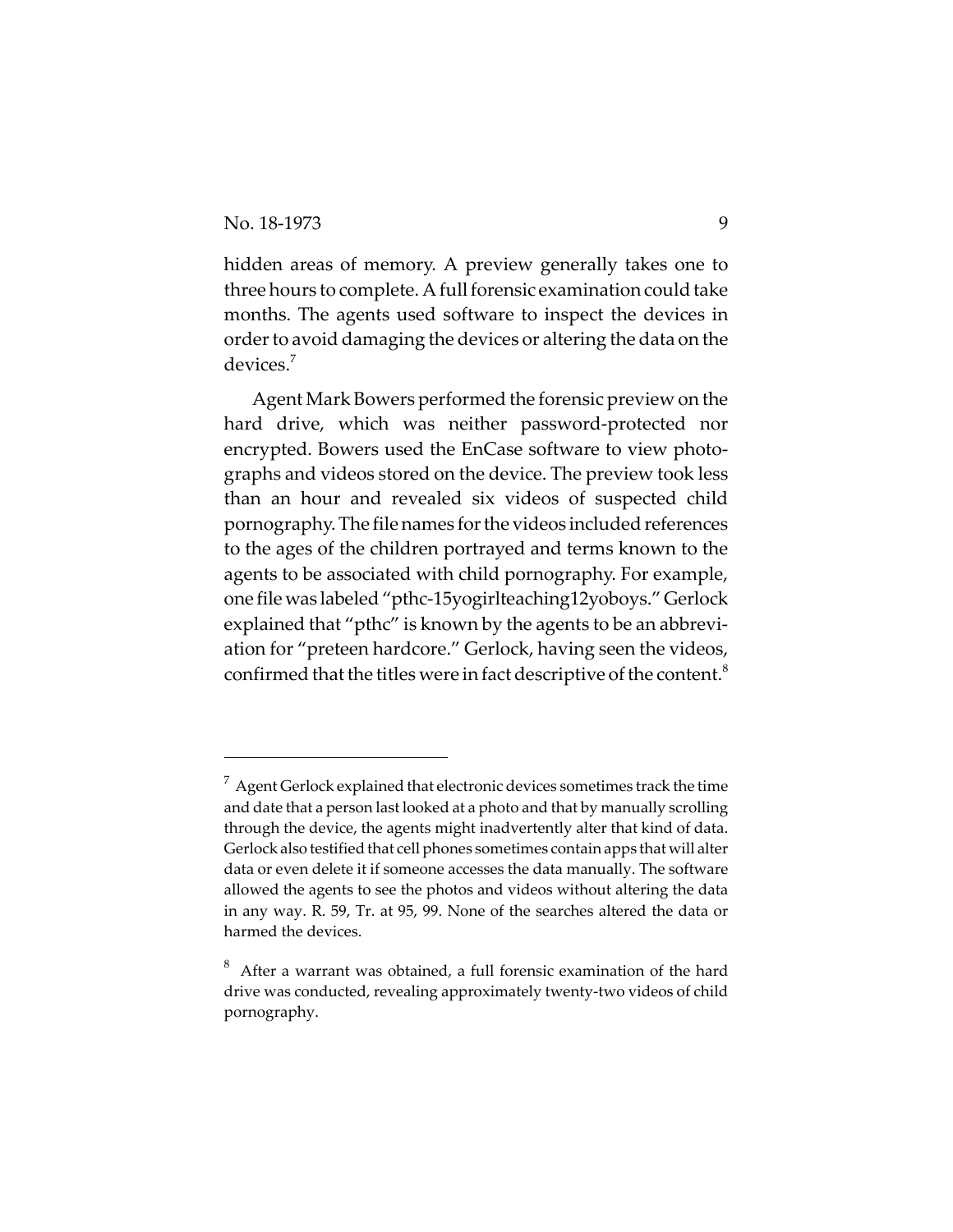The second preview search performed by forensics officers at the airport that day was of Wanjiku's Samsung cell phone.<sup>9</sup> In this instance, Officers Keith Smith and Marci Landri used "Cellebrite" and "XRY" software to review photos and videos stored on the phone. As with the hard drive, the search did not include deleted or hidden files. The agents did not attempt to inspect email, text messages or similar data, instead confining the searches to photographs and videos. The fourteen photographs of child pornography that were found that day were stored on a small memory card inserted into the phone rather than in the memory of the phone itself. This removable "micro SD" memory card was neither password-protected nor encrypted.

The agents lacked the necessary equipment to preview the laptop at the airport. Because child pornography had already been discovered on two of Wanjiku's electronic devices, the laptop was taken to an HSI lab where it was previewed approximately one week later. The laptop preview took under three hours, and agents again restricted the search to photographs and videos, not searching for deleted or hidden files. Child pornography was also recovered from the laptop. For each electronic device, the photographs and videos that were

 $9^9$  The preview search of the phone was performed over a two-day period. At the airport on the first day, Smith discovered photographs indicative of child pornography. Because the agents' workday was then at an end, the phone was taken to the agents' office the next day to preview videos. At that point, because child pornography photos had already been found on the phone, the device could not clear customs and would not be returned to the traveler. Together, the preview searches of the phone lasted under two hours.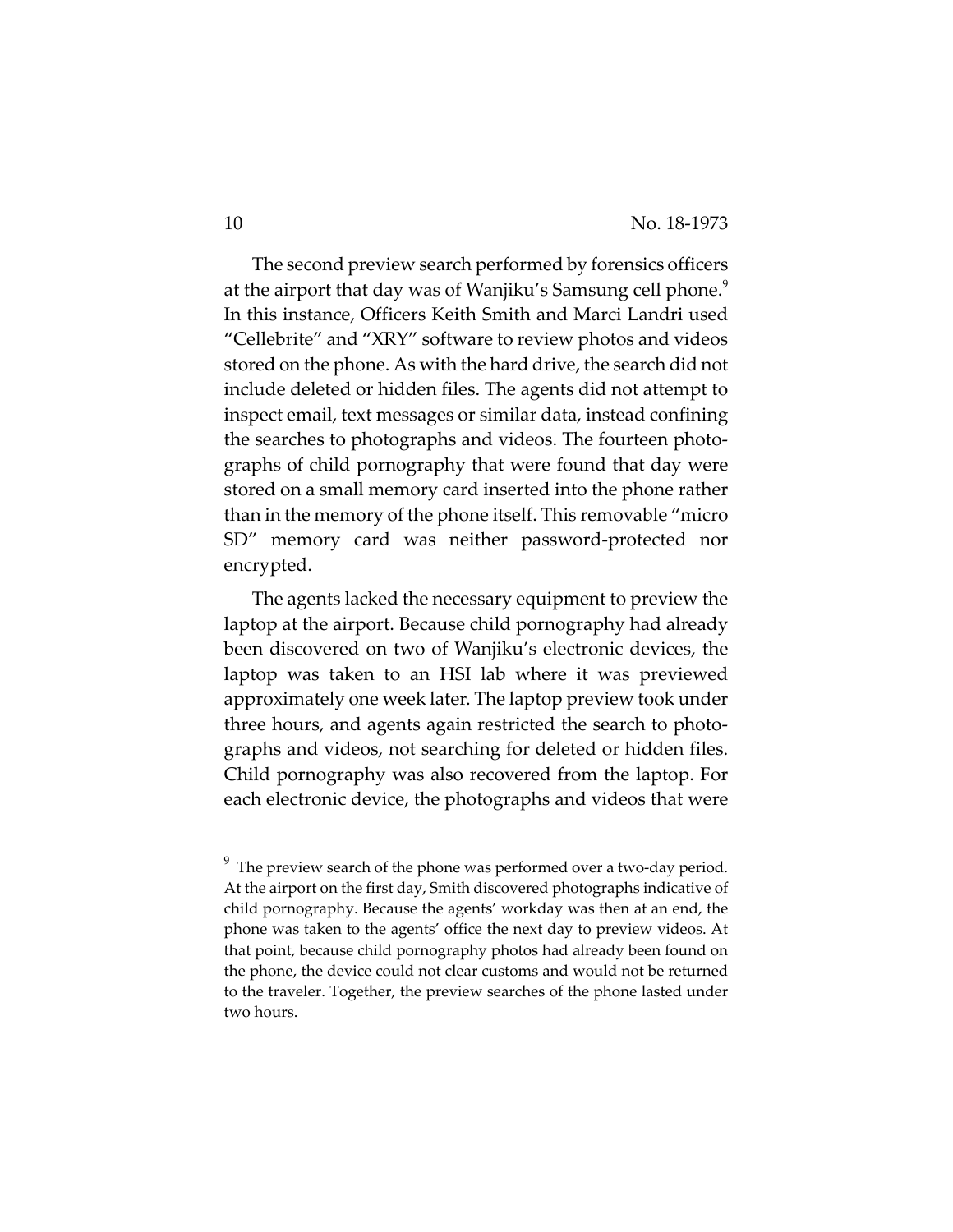suspected to be child pornography were copied to a compact disk and entered into evidence at the suppression hearing.<sup>10</sup>

On the basis of the photographs and videos discovered on Wanjiku's electronic devices during these warrantless searches at the border, he was charged with one count of transportation of child pornography, in violation of 18 U.S.C. § 2252A(a)(1). Wanjiku moved to suppress the evidence collected during the searches of his electronic devices at the border, arguing that it was improper for the agents to insist that Wanjiku unlock the phone, and that searches of electronic devices are non-routine border searches that require reasonable suspicion or, arguably, a warrant.<sup>11</sup> The government countered that the preview examinations of the devices were routine searches that may be conducted at the border without any suspicion whatsoever. In the alternative, the government asserted that the agents possessed reasonable suspicion based both on information known to them before Wanjiku arrived at O'Hare and information developed during routine inspection and questioning, and that no court had required more than reasonable suspicion for

 $10$  Although full forensic searches were completed for all three devices after a warrant was obtained, we confine ourselves to the airport preview searches because those provided the basis for obtaining the warrant. If the initial searches withstand constitutional scrutiny, then the full forensic searches also stand up.

 $11$  In his reply brief on the Motion to Suppress, Wanjiku clarified his position by arguing that "a reasonable suspicion standard should apply, but also … in the wake of *Riley v. California*, 134 S. Ct. 2473 (2014), there are grounds for a higher standard, namely probable cause and a warrant." R. 50, at 1. Wanjiku mainly contended in the district court that the agents lacked reasonable suspicion to search his electronic devices.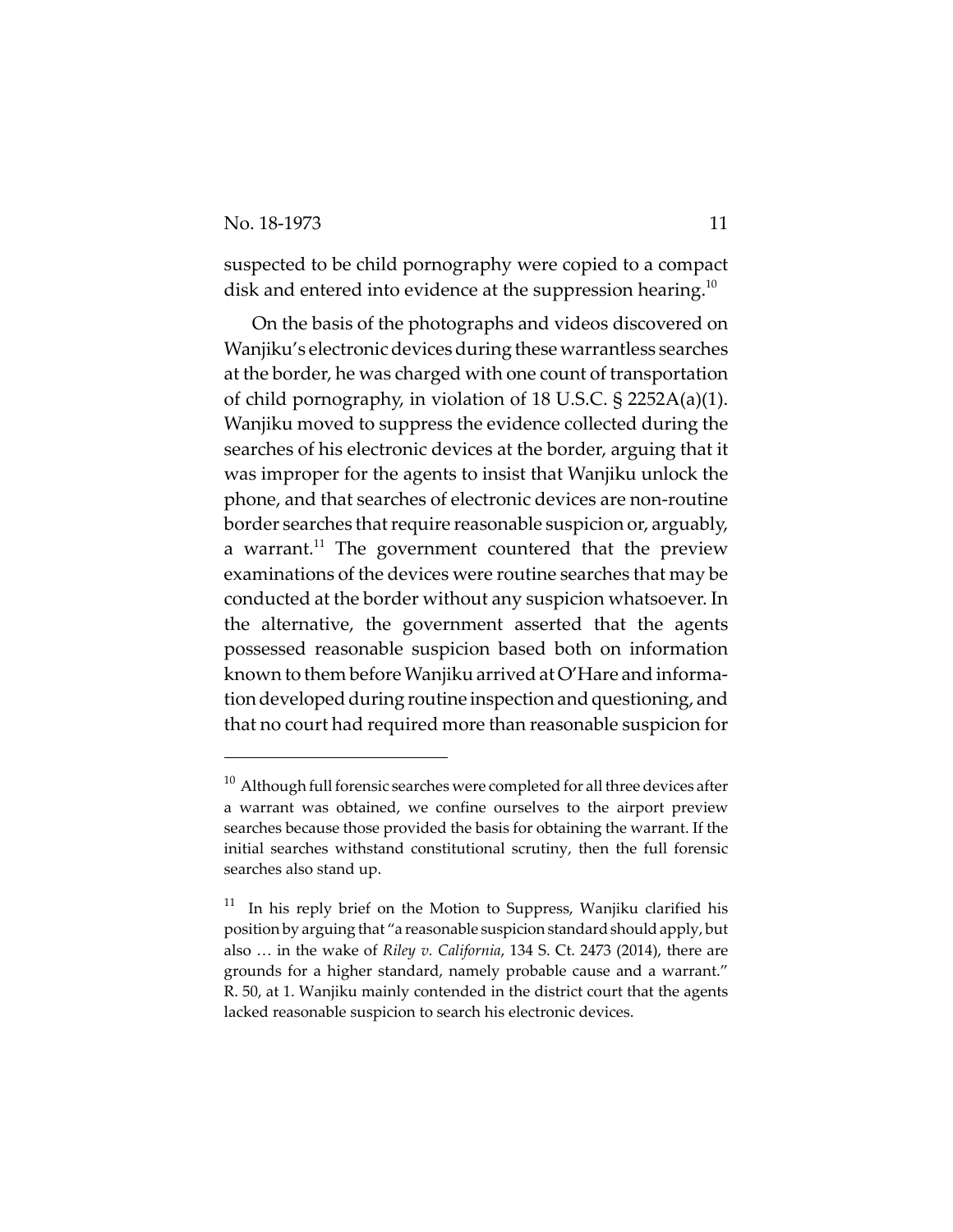even a non-routine border search. The district court found that the information known to the agents at the time they searched Wanjiku's devices was sufficient to trigger a reasonable suspicion that he was involved in the kind of criminal activity targeted by Operation Culprit. The court therefore denied the motion to suppress the fruits of the border search, and Wanjiku pled guilty conditionally, retaining his right to challenge the district court's suppression ruling on appeal.

#### **II.**

On appeal, Wanjiku contends that, in the wake of the Supreme Court's decisions in *Riley v. California*, 134 S. Ct. 2473 (2014), and *Carpenter v. United States*, 138 S. Ct. 2206 (2018), border searches of electronic devices may be conducted only with a warrant supported by probable cause. In the alternative, if the applicable standard is reasonable suspicion, he contends that the facts known to the officers when they decided to search his electronic devices were not sufficient to give rise to reasonable suspicion. The government takes the position that no individualized suspicion is needed for a routine border search of electronic devices. In the alternative, the government argues that if probable cause is now required under *Riley* and *Carpenter*, suppression would not be warranted under the good faith doctrine. Finally, the government maintains that if reasonable suspicion is the appropriate standard for border searches of electronic devices, that standard was met here. In reviewing a district court's denial of a motion to suppress, we review findings of fact for clear error and questions of law *de novo*. *United States v. Velazquez*, 906 F.3d 554, 557 (7th Cir. 2018); *United States v. Borostowski*, 775 F.3d 851, 863 (7th Cir. 2014).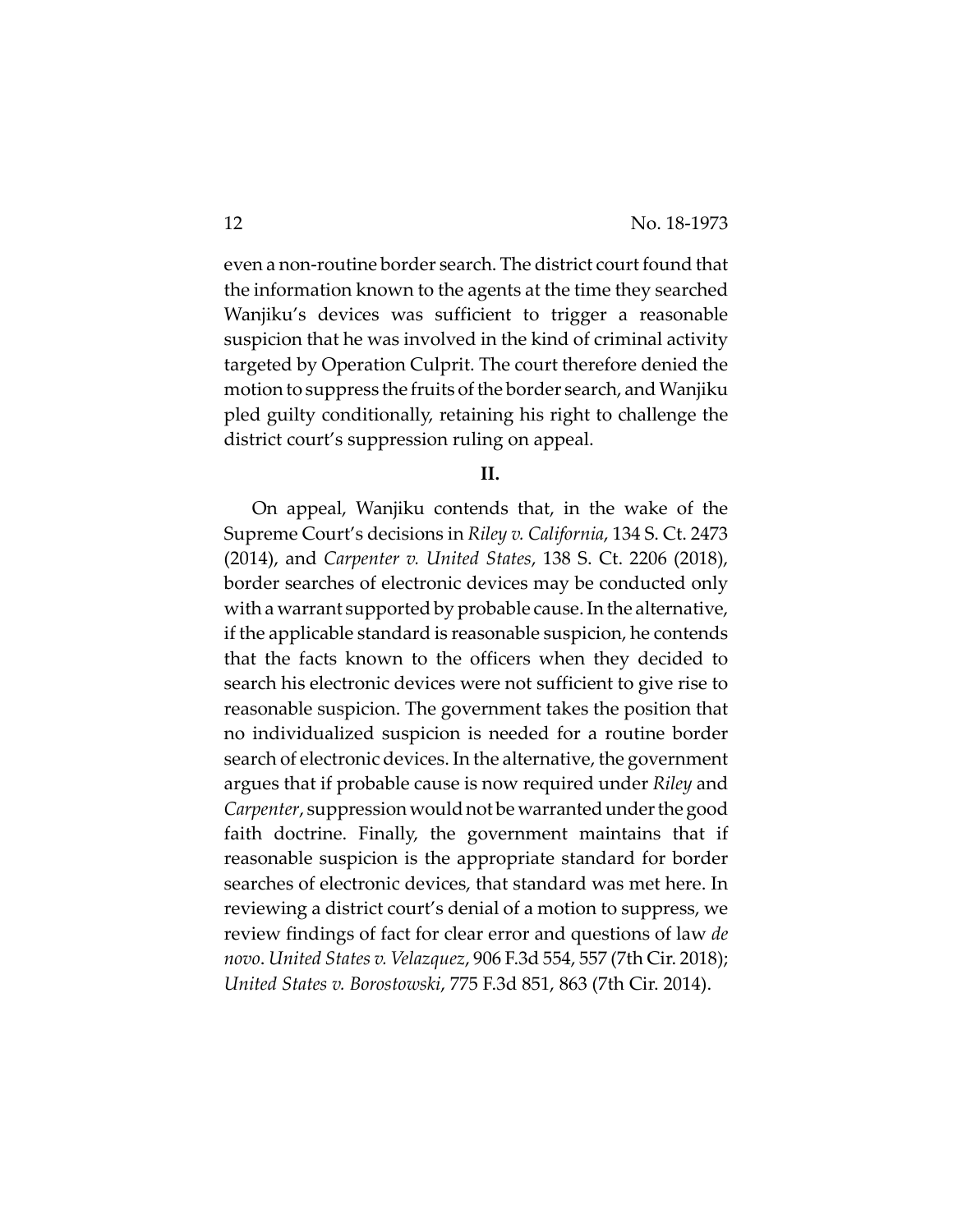The primary positions staked out by the parties could not be more starkly contrasted. The defendant argues that nothing less than a warrant authorizes a search of electronic devices at the border. The government asserts that it may conduct these searches without any particularized suspicion at all. In the end, though, we need not adopt either of these positions, and indeed may avoid entirely the thorny issue of the appropriate level of suspicion required. Instead, we affirm the district court's denial of the motion to suppress because these agents acted in good faith when they searched the devices with reasonable suspicion to believe that a crime was being committed, at a time when no court had ever required more than reasonable suspicion for any search at the border.

#### **A.**

Two months before the First United States Congress proposed the Bill of Rights, it enacted the first customs statute, granting customs officials "'full power and authority' to enter and search 'any ship or vessel, in which they shall have reason to suspect any goods, wares or merchandise subject to duty shall be concealed . . ..'" *United States v. Ramsey*, 431 U.S. 606, 616 (1977) (quoting section 24 of Act of July 31, 1789, c. 5, 1 Stat. 29). Approximately one hundred years later, the Supreme Court noted that the statute allowing searches of ships and vessels and the seizure of goods "concealed to avoid the duties payable on them" had been passed by the same Congress that proposed the Fourth Amendment. That timing made clear "that the members of that body did not regard searches and seizures of this kind as 'unreasonable,' and they are not embraced within the prohibition of the amendment." *Boyd v. United States*, 116 U.S. 616, 623 (1886). *See also Ramsey*, 431 U.S.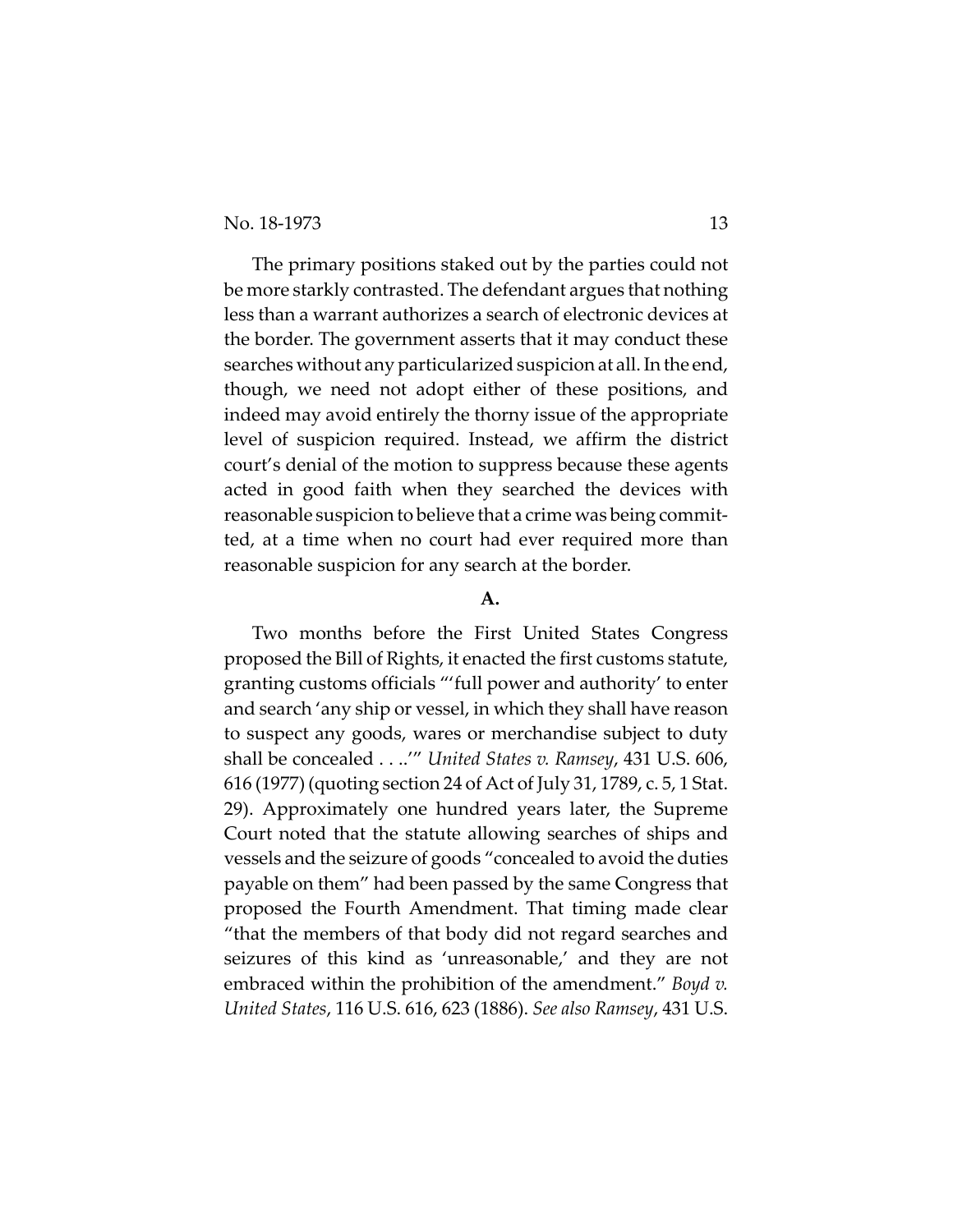at 616 ("searches made at the border, pursuant to the long-standing right of the sovereign to protect itself by stopping and examining persons and property crossing into this country, are reasonable simply by virtue of the fact that they occur at the border").

This is because the "Government's interest in preventing the entry of unwanted persons and effects is at its zenith at the international border." *United States v. Flores-Montano*, 541 U.S. 149, 152 (2004). The Court has linked this longstanding, congressionally-granted, search-and-seizure authority to two main purposes: to allow the regulation of the collection of duties, and "to prevent the introduction of contraband into this country." *United States v. Montoya de Hernandez*, 473 U.S. 531, 537 (1985). *See also United States v. 12 200-Foot Reels of Super 8mm Film*, 413 U.S. 123, 125 (1973) (noting that broad powers to conduct searches of persons and packages at national borders are "necessary to prevent smuggling and to prevent prohibited articles from entry."); *United States v. Thirty-Seven Photographs*, 402 U.S. 363, 376 (1971) ("Customs officers characteristically inspect luggage and their power to do so is not questioned in this case; it is an old practice and is intimately associated with excluding illegal articles from the country."); *Carroll v. United States*, 267 U.S. 132, 154 (1925) (although it would be intolerable if a prohibition agent were allowed to stop all cars on the chance of finding liquor, "[t]ravelers may be so stopped in crossing an international boundary because of national self-protection reasonably requiring one entering the country to identify himself as entitled to come in, and his belongings as effects which may be lawfully brought in.").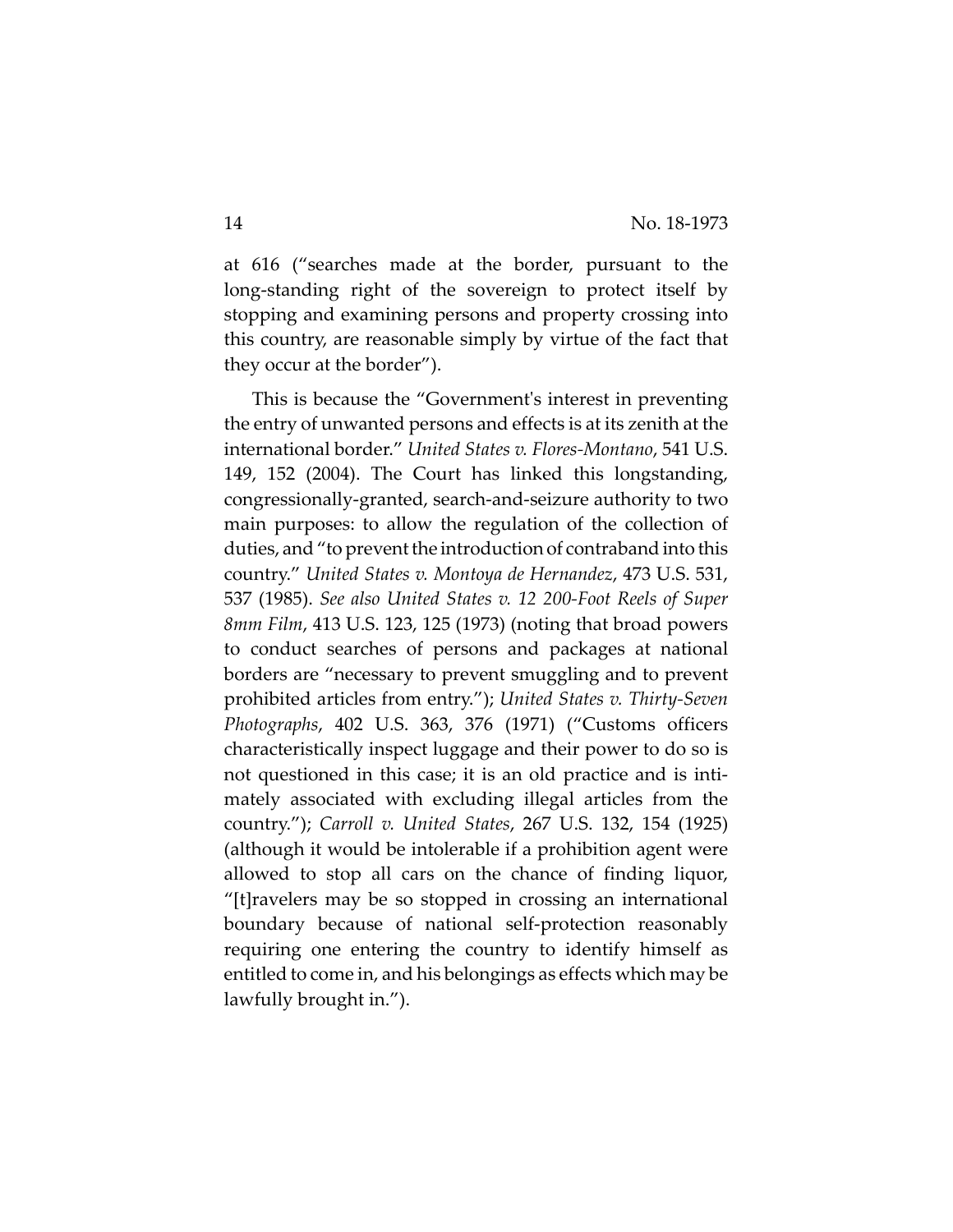Although neither party cited in their appellate briefs the statutory authority under which CBP carried out the searches here, modern analogues of the customs law passed by the First Congress include 19 U.S.C. § 482 (search of vehicles and persons); 19 U.S.C. § 1467 (special inspection, examination, and search); 19 U.S.C. § 1496 (examination of baggage); 19 U.S.C. § 1581 (boarding vessels); and 19 U.S.C. § 1582 (search of persons and baggage; regulations).<sup>12</sup> The customs area of O'Hare International Airport, located in Chicago, is treated as the functional equivalent of an international border for the purpose of inspecting persons and articles arriving on international flights. *United States v. Yang*, 286 F.3d 940, 944 (7th Cir. 2002) ("O'Hare Airport is an international gateway into the United States, and incoming passengers from international ports are subject to border searches because the airport is the functional equivalent of an international border."). *See also Almeida–Sanchez v. United States*, 413 U.S. 266, 272–73 (1973) ("a search of the passengers and cargo of an airplane arriving at a St. Louis airport after a nonstop flight from Mexico City would clearly be the functional equivalent of a border search."). Wanjiku does not contest generally the statutory right of border agents to search his belongings at the airport for contraband but instead argues that, once agents have determined that an electronic device is not being used as a container to smuggle a prohibited substance (*e.g.* an explosive or illegal drugs), they must have a warrant or at least reasonable

In the district court, the government cited and relied upon 19 U.S.C. § 1581. R. 49, at 7, n.8.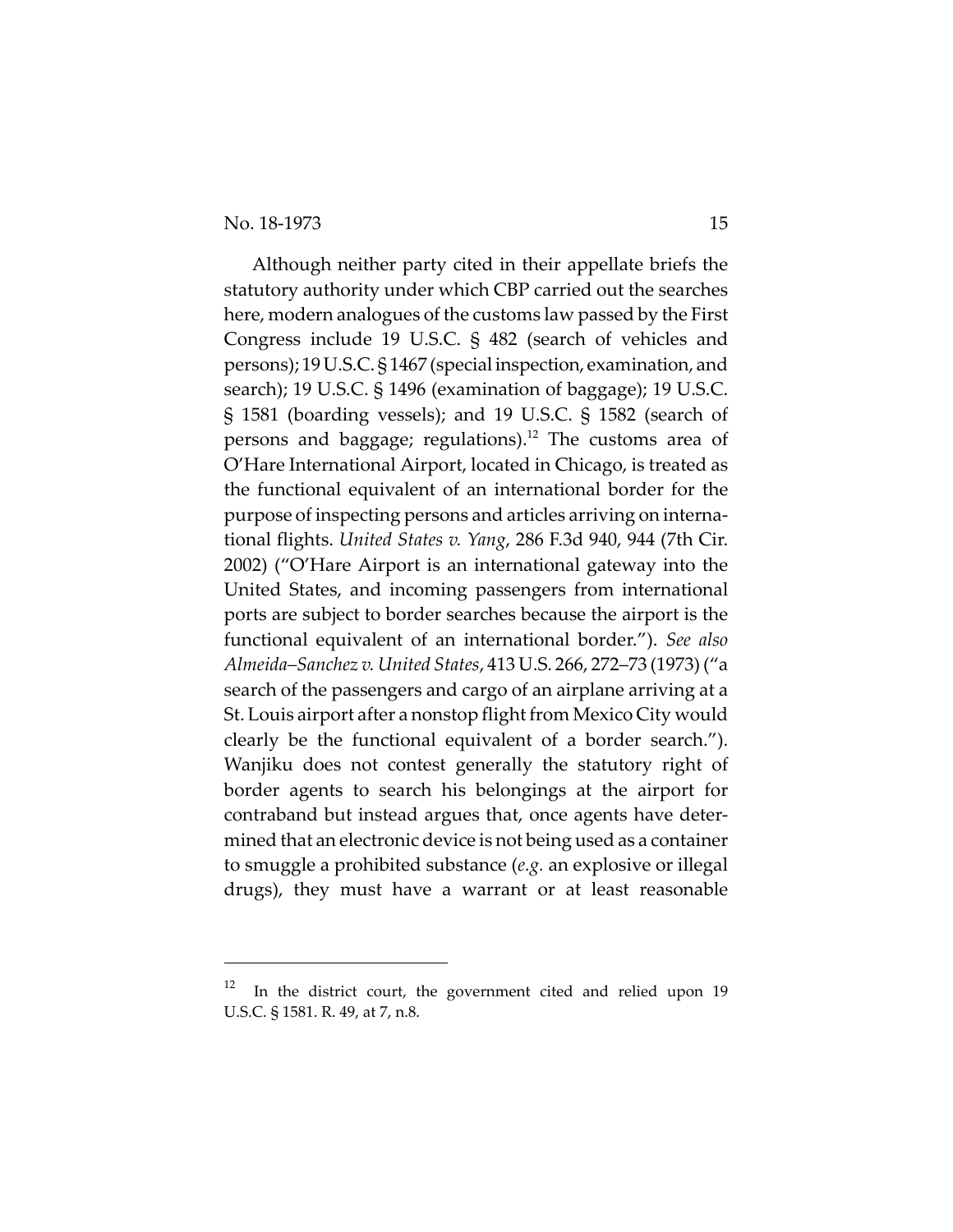suspicion to examine the electronically stored contents of the device.

Wanjiku concedes that no court has ever required a warrant for any border search or seizure. The highest standard that has been applied by the Supreme Court at the border is reasonable suspicion. *Montoya de Hernandez*, 473 U.S. at 541. In that case, border agents detained a woman at the border for approximately sixteen hours because they suspected that she was smuggling illegal drugs in her alimentary canal. Arriving from Bogotá, Colombia, a known source country for narcotics, Montoya de Hernandez had made eight recent trips of short duration to Miami and Los Angeles. On questioning, the agents learned that she spoke no English, had no friends or family in the United States and was carrying \$5000 in cash. She traveled with only one small suitcase with a few changes of clothes. Although she claimed to be in the United States to purchase items for her husband's store in Colombia, she had no appointments with merchandise vendors, no hotel reservations, and no plans other than to take taxicabs around Los Angeles to retail stores such as K-Mart and J.C. Penney to buy goods for her husband's store. She could not recall how her plane ticket had been purchased. On the basis of this information, the agents believed that she was a "balloon swallower," and that she was attempting to bring illegal drugs into the country in her alimentary canal. A female customs agent was dispatched to conduct a strip search, which revealed that her abdomen was firm and full. When asked to submit to an x-ray, she at first agreed but then withdrew her consent. The inspector then gave her the option of returning to Colombia on the next flight, agreeing to an x-ray, or remaining in detention until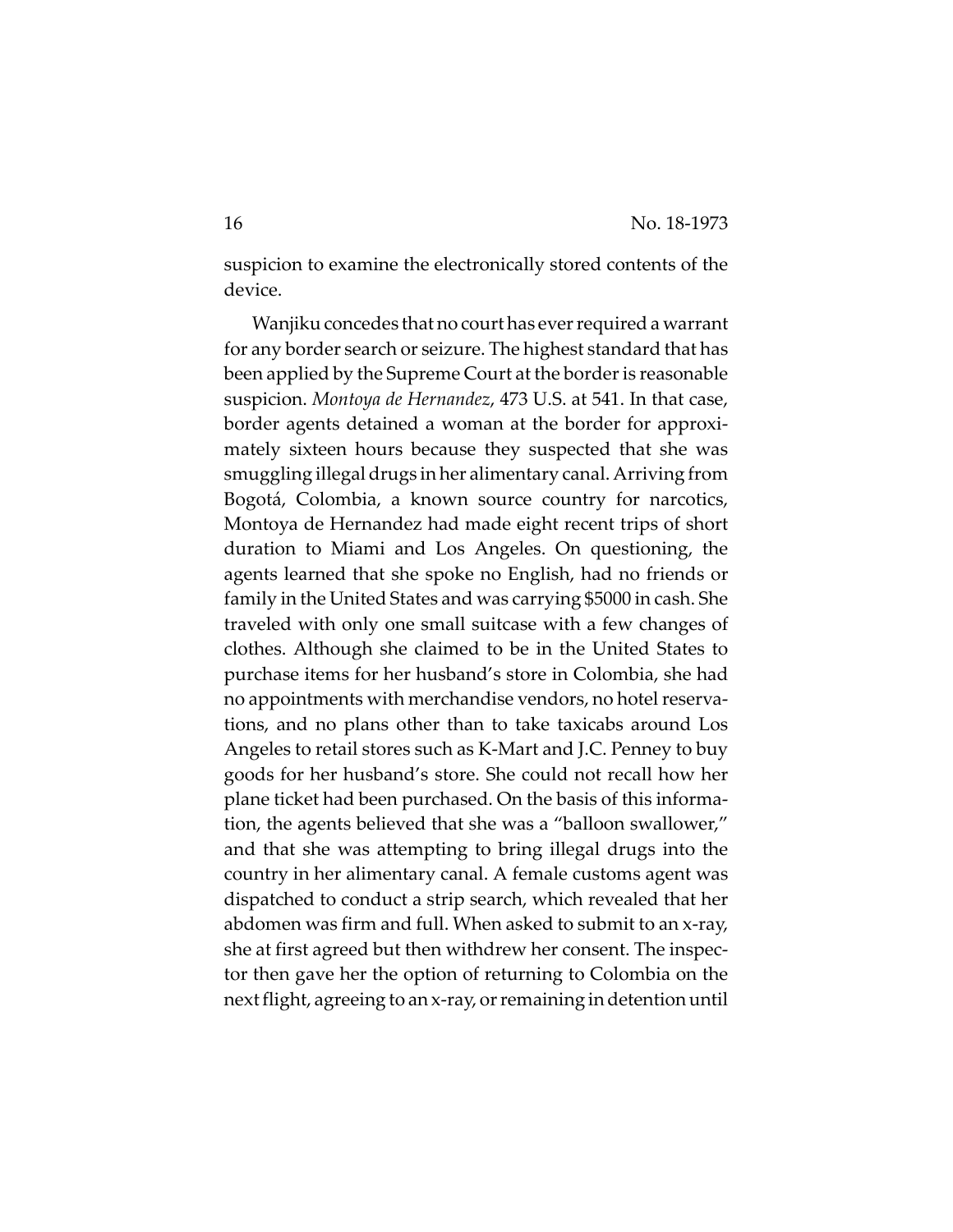she produced a monitored bowel movement that would be inspected for balloons or capsules of drugs. 473 U.S. at 532–35.

She chose the first option, but the agents were unsuccessful in finding a flight that evening and she remained in the customs office under observation through the night. At that point, she was given the option of an x-ray or detention pending the monitored bowel movement. She was told that she would have to use a wastebasket in the women's restroom so that agents could examine her stool for balloons. After sixteen hours in detention, she had not defecated or urinated and had refused all food and drink. At that point, customs officials sought a warrant which authorized an x-ray and rectal exam by a physician. The rectal exam led to the discovery of the first of eighty-eight balloons containing a combined total of one half of a kilogram of cocaine. 473 U.S. at 535–36.

The Supreme Court affirmed the denial of her motion to suppress the evidence obtained as a result of her sixteen-hour warrantless detention under these conditions. The Court first noted that the Fourth Amendment commands that searches and seizures be reasonable, and that the permissibility of a particular law enforcement practice is judged by balancing that practice's intrusion on Fourth Amendment interests against its promotion of legitimate government interests. *Montoya de Hernandez*, 473 U.S. at 537. Dating back to the founding era, Congress had granted the Executive plenary authority to conduct searches and seizures at the border without probable cause or a warrant. Because such power is needed to protect the nation, the balancing of interests at the border has been treated very differently than in the interior. 473 U.S. at 537-38. "[N]ot only is the expectation of privacy less at the border than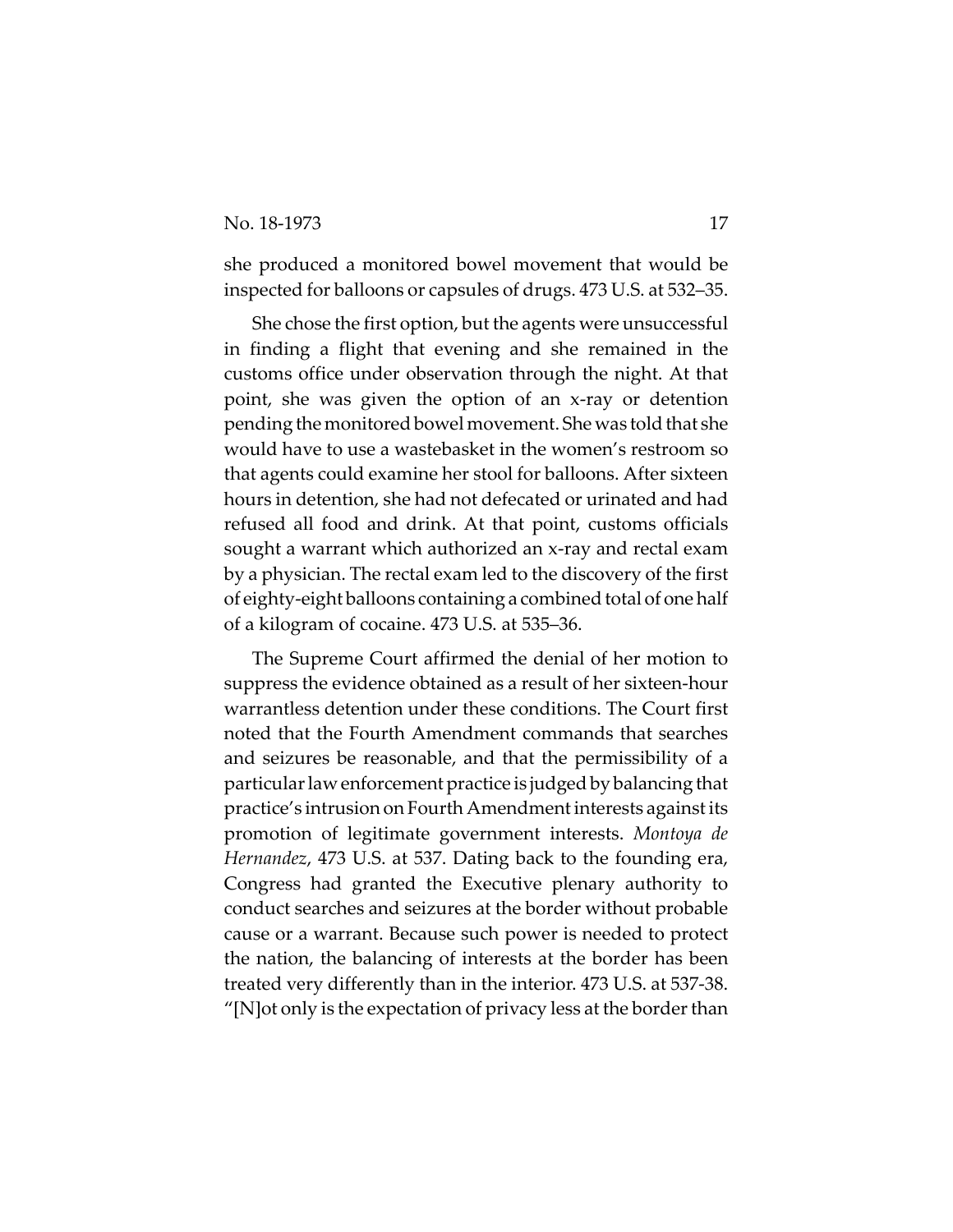in the interior, the Fourth Amendment balance between the interests of the Government and the privacy right of the individual is also struck much more favorably to the Government at the border." 473 U.S. at 539-40 (internal citations omitted). *See also Ramsey*, 431 U.S. at 623 n.17 (noting that there are "limited justifiable expectations of privacy at the border" in part because of "the longstanding, constitutionally authorized right of customs officials to search incoming persons and goods"). The Court ultimately held that the detention of a traveler "beyond the scope of a routine customs search and inspection," is justified if the agents "reasonably suspect that the traveler is smuggling contraband in her alimentary canal." 473 U.S. at 541. The Court found that the agents possessed the requisite level of suspicion considering all of the facts known to them regarding this traveler and her trip. 473 U.S. at 542.

The Court later rejected an extension of the requirement of reasonable suspicion at the border for another search that a lower court had characterized as non-routine. *Flores-Montano*, 541 U.S. at 152-53. In that case, border agents had seized thirtyseven kilograms of marijuana from a car entering the United States from Mexico. The drugs were discovered by removing the car's gas tank and disassembling it. The government declined to rely on reasonable suspicion in supporting the search, instead contending that the search was proper as a border search for which no particularized suspicion was required. The Court of Appeals found that the disassembly of the tank was non-routine and required reasonable suspicion, citing *Montoya de Hernandez*. The Supreme Court rejected the comparison: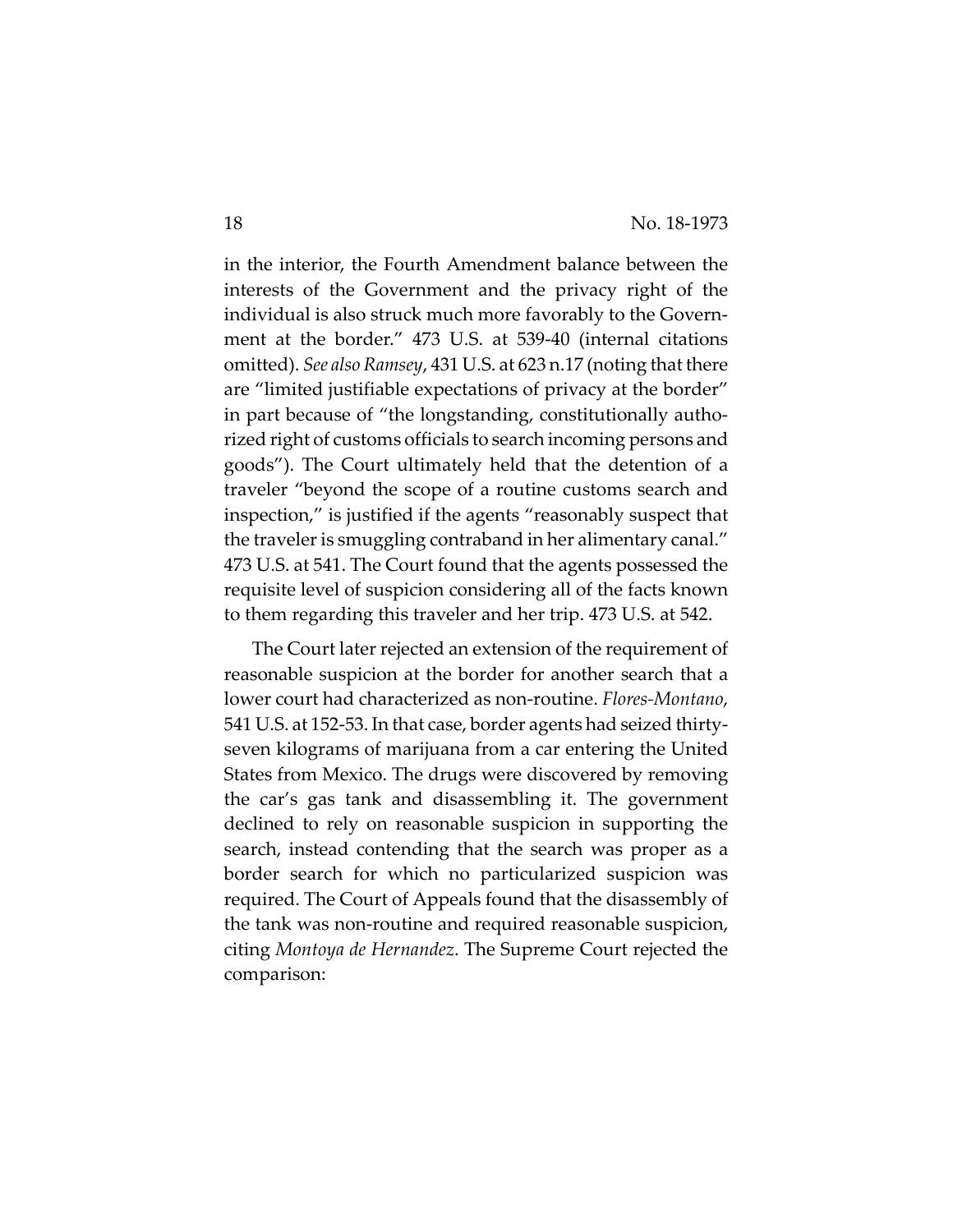The Court of Appeals took the term "routine," fashioned a new balancing test, and extended it to searches of vehicles. But the reasons that might support a requirement of some level of suspicion in the case of highly intrusive searches of the person —dignity and privacy interests of the person being searched—simply do not carry over to vehicles. Complex balancing tests to determine what is a "routine" search of a vehicle, as opposed to a more "intrusive" search of a person, have no place in border searches of vehicles.

*Flores-Montano*, 541 U.S. at 152. Reiterating that the expectation of privacy is less at the border than in the interior, the Court also emphasized that the government's interest in preventing the entry of unwanted persons and effects "is at its zenith at the international border." 541 U.S. at 152, 154. The Court hedged only slightly on the usual rule allowing plenary searches of property at the border, noting that although "it may be true that some searches of property are so destructive as to require a different result, this was not one of them." 541 U.S. at 155–56.

## **B.**

Although our court has yet to confront the precise issue presented here—a non-destructive search of the contents of electronic devices at the border—we have confronted border searches and seizures that we characterized as arguably nonroutine and we applied the reasonable suspicion standard to those searches. *Yang*, 286 F.3d at 949 (applying the reasonable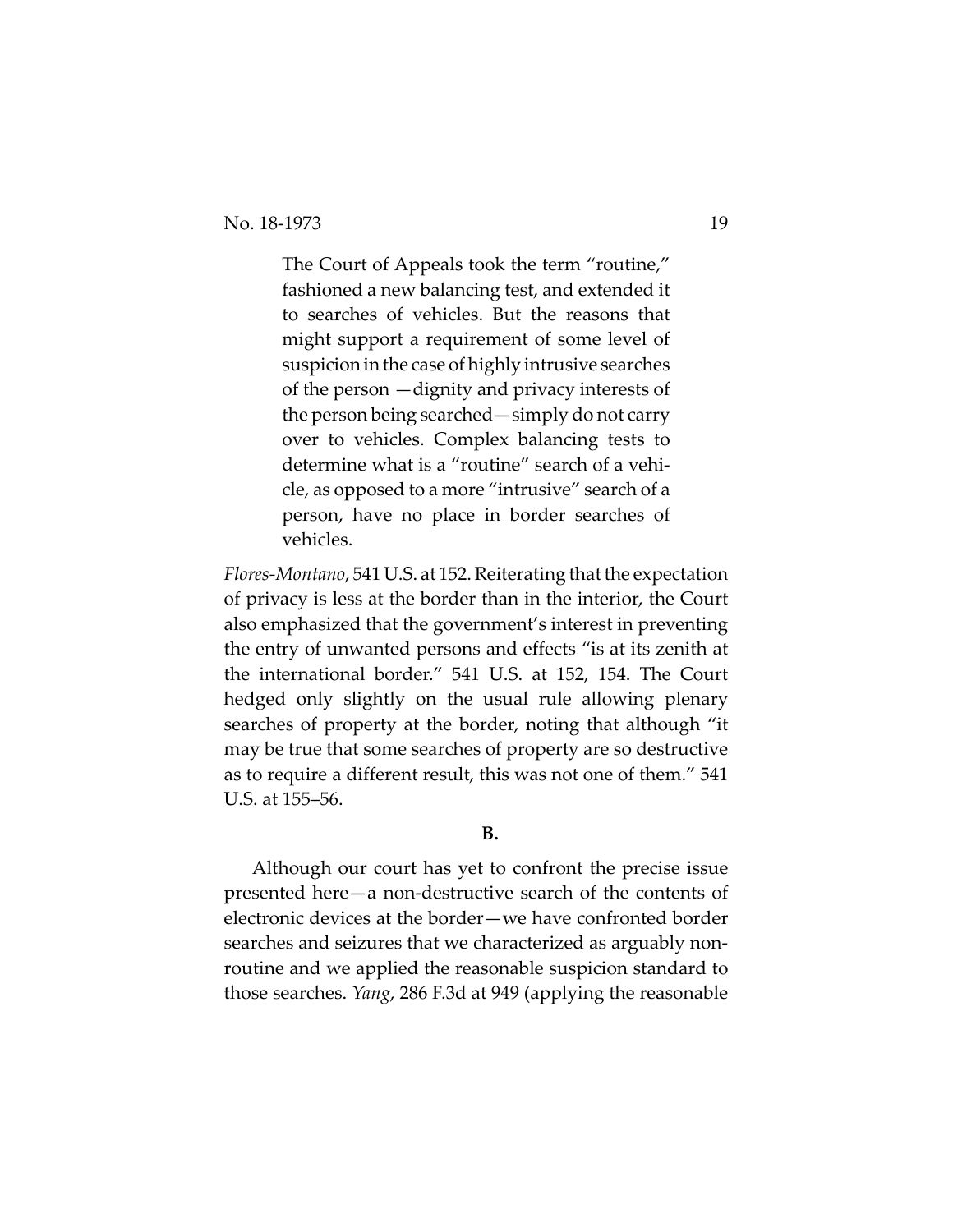suspicion standard to a search at O'Hare Airport that took place at a different terminal after the traveler had been released from routine inspection at the customs area of the international terminal); *United States v. Johnson*, 991 F.2d 1287, 1291-94 (7th Cir. 1993) (approving a forty-minute seizure of a passenger and the dismantling of her suitcase during an O'Hare Airport border inspection because, even if these actions were "nonroutine," customs agents possessed reasonable suspicion to support them). We decided *Johnson* a decade before the Supreme Court rejected the application of the reasonable suspicion standard to the dismantling of a car's gas tank at the border. But in the Seventh Circuit, *Johnson* set the high point at reasonable suspicion for searches that are non-routine. *See also Kaniff v. United States*, 351 F.3d 780, 784-85 (7th Cir. 2003) (finding reasonable suspicion an adequate standard to support a pat down, a partial strip search and a visual body cavity search at the international terminal at O'Hare).

Although conceding that no court has applied a standard higher than reasonable suspicion for even highly intrusive searches at the border, Wanjiku nonetheless argues that the legal landscape for the search of cell phones changed with *Riley* and *Carpenter*. He argues that those cases demonstrate that cell phones present unparalleled privacy interests that require heightened Fourth Amendment protection. Specifically, he asserts that, even in the border context, law enforcement may search cell phones and other electronic devices only with a warrant supported by probable cause. The *Riley* decision preceded the search that was conducted in this case; *Carpenter* was decided three years after the search of Wanjiku's devices. Wanjiku maintains that those decisions require special treat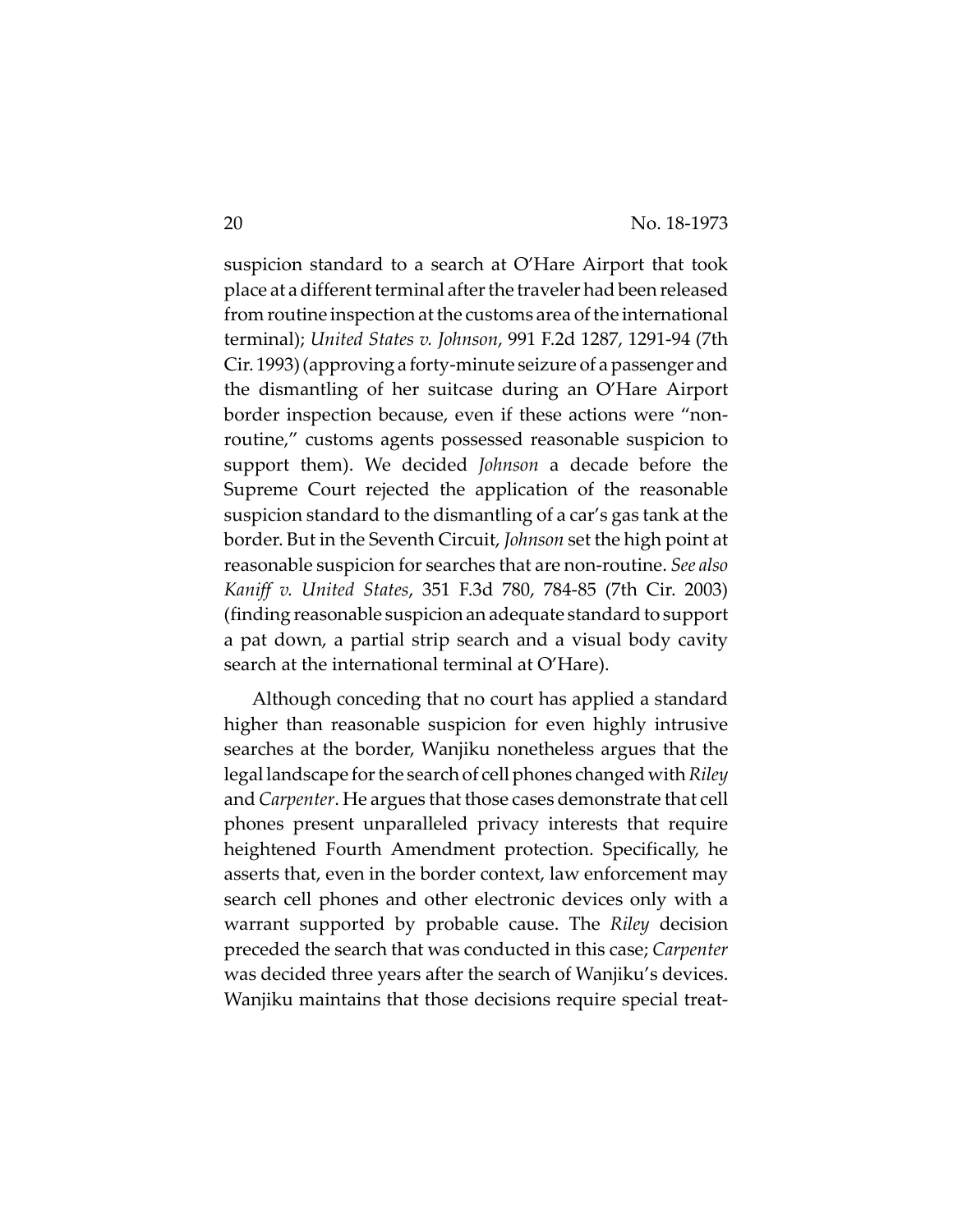ment for the searches of electronic devices in general and cell phones in particular, even at the border.

Turning, then, to those decisions, in *Riley*, the Supreme Court addressed whether police officers could search the contents of a cell phone found in the pocket of an arrestee under the "search incident to the arrest" exception to the warrant requirement of the Fourth Amendment. 573 U.S. at 382. The exception, the Court noted, was rooted in two rationales: the need to protect officer safety, and the interest in preventing the destruction of evidence. 573 U.S. at 383. The exception is limited to personal property "immediately associated with the person of the arrestee." 573 U.S. at 384 (quoting *United States v. Chadwick*, 433 U.S. 1, 15 (1977), abrogated on other grounds by *California v. Acevedo*, 500 U.S. 565 (1991)). In the case of cell phones recovered from the person of the arrestee, the Court concluded that, in the usual case, the data on a cell phone posed no danger to officer safety, *Riley*, 573 U.S. at 387, and there was little likelihood that evidence would be destroyed once the device was secured by law enforcement. 573 U.S. at 389-91.

The Court also addressed the arrestee's reduced privacy expectations upon being taken into police custody, noting that the Fourth Amendment does not fall out of the picture simply because a person has a reduced interest in privacy. 573 U.S. at 392. For example, an arrest in the home does not justify a "top-to-bottom search of a man's house" without a warrant. *Riley*, 573 U.S. at 392 (citing *Chimel v. California*, 395 U.S. 752, 766-67, n.12 (1969)). In assessing the intrusion on privacy implicated in the search of cell phone data, the Court noted: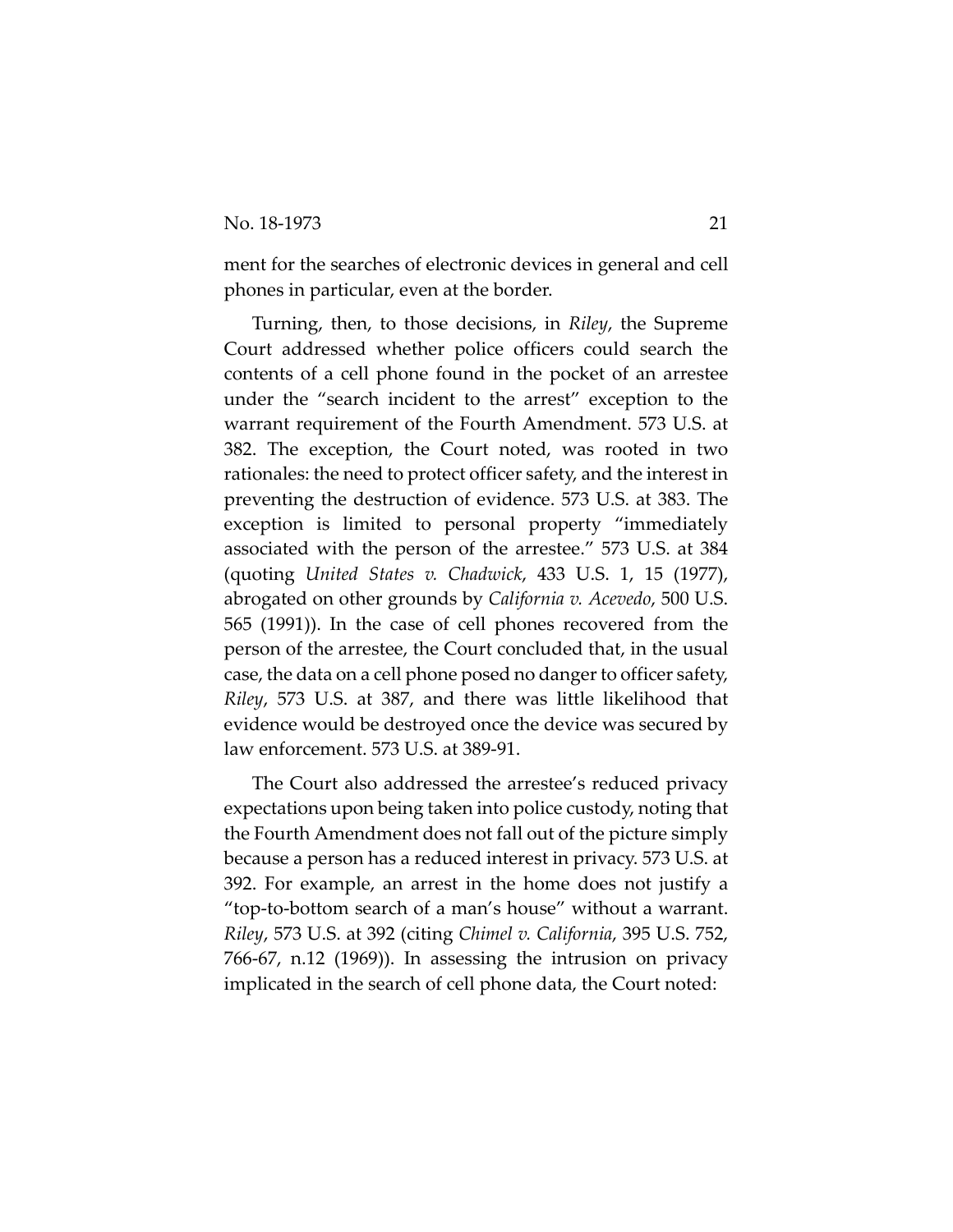Cell phones differ in both a quantitative and a qualitative sense from other objects that might be kept on an arrestee's person. The term "cell phone" is itself misleading shorthand; many of these devices are in fact minicomputers that also happen to have the capacity to be used as a telephone. They could just as easily be called cameras, video players, rolodexes, calendars, tape recorders, libraries, diaries, albums, televisions, maps, or newspapers.

*Riley*, 573 U.S. at 393. Because of the vast storage capacity of cell phones, the type of data that is collected and stored on these devices, and the pervasiveness of their use:<sup>13</sup>

> a cell phone search would typically expose to the government far *more* than the most exhaustive search of a house: A phone not only contains in digital form many sensitive records previously found in the home; it also contains a broad array of private information never found in a home in any form—unless the phone is.

 $^{13}$  The Court noted that cell phones "are now such a pervasive and insistent part of daily life that the proverbial visitor from Mars might conclude they were an important feature of human anatomy." *Riley*, 573 U.S. at 385.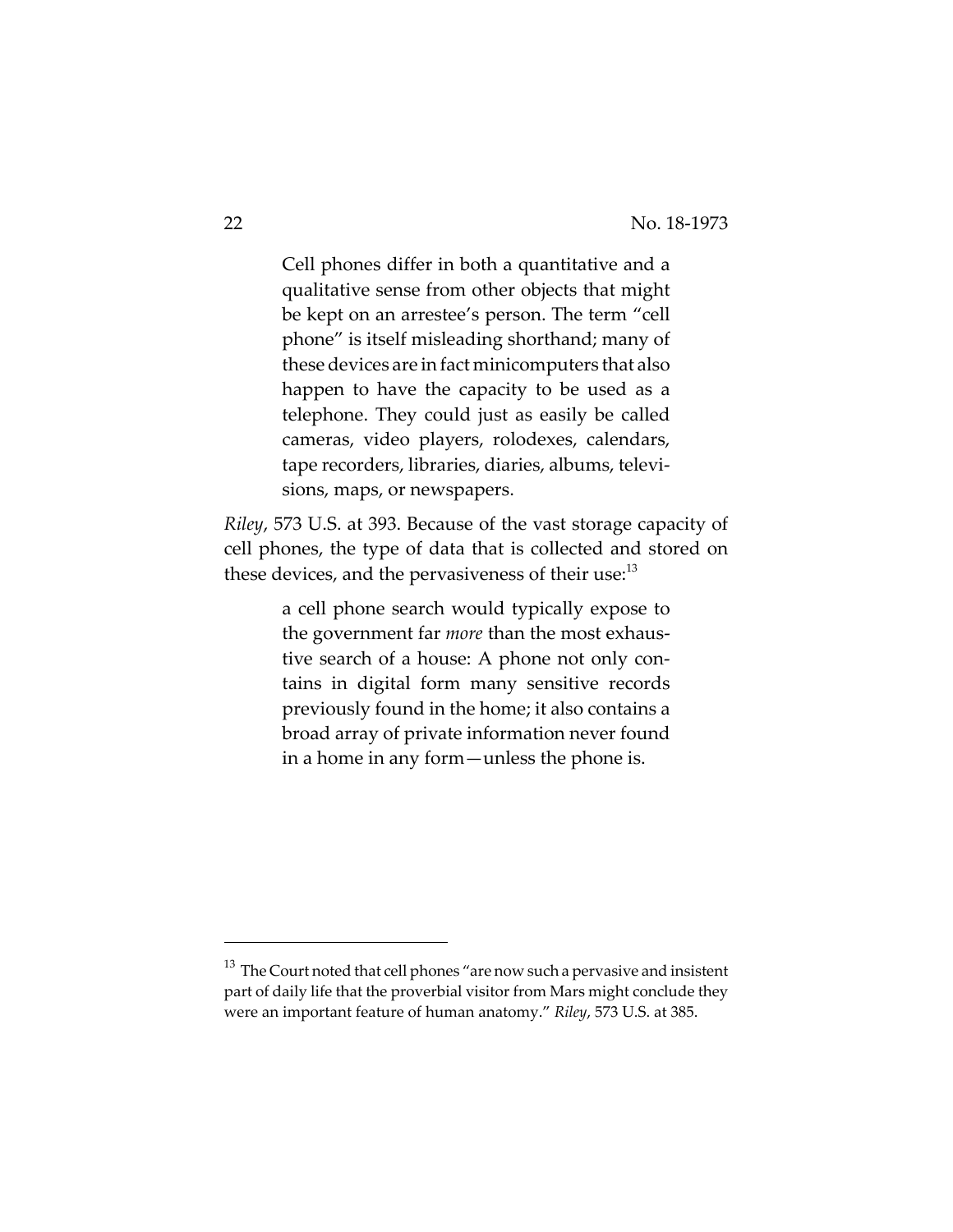573 U.S. at 393–97.<sup>14</sup> In light of these unique characteristics of cell phones, and because a warrantless search of a cell phone found on the person of an arrestee is untethered from the justifications underlying the "search incident to arrest" exception to the warrant requirement, the Court concluded "that a warrant is generally required before such a search, even when a cell phone is seized incident to arrest." 573 U.S. at 401.

In *Carpenter*, the Court assessed whether the government "conducts a search under the Fourth Amendment when it accesses historical cell phone records that provide a comprehensive chronicle of the user's past movements." 138 S. Ct. at 2211. As a person carrying a cell phone moves about throughout the day, radio antennas utilized by wireless carriers collect time-stamped location information each time the phone is in proximity to the antenna site ("cell site"). This data provides an all-encompassing record of the cell phone holder's whereabouts, tracking not only particular movements but potentially revealing familial, political, professional, religious and sexual associations. 138 S. Ct. at 2217. Because cell site data is maintained by wireless carrier companies for up to five years, it also provides a type of information previously unavailable to law enforcement, historical data of where a person was in the past. "[I]ndividuals have a reasonable expectation of privacy in the whole of their physical movements." *Carpenter*, 138 S. Ct. at

 $14$  The Court also addressed the additional complication that not all cell phone data is stored on the device itself, but may be stored in the "cloud," remote servers that serve as extensions of the device's internal memory. *Riley*, 573 U.S. at 397–98. None of the images at issue here were retrieved from cloud storage.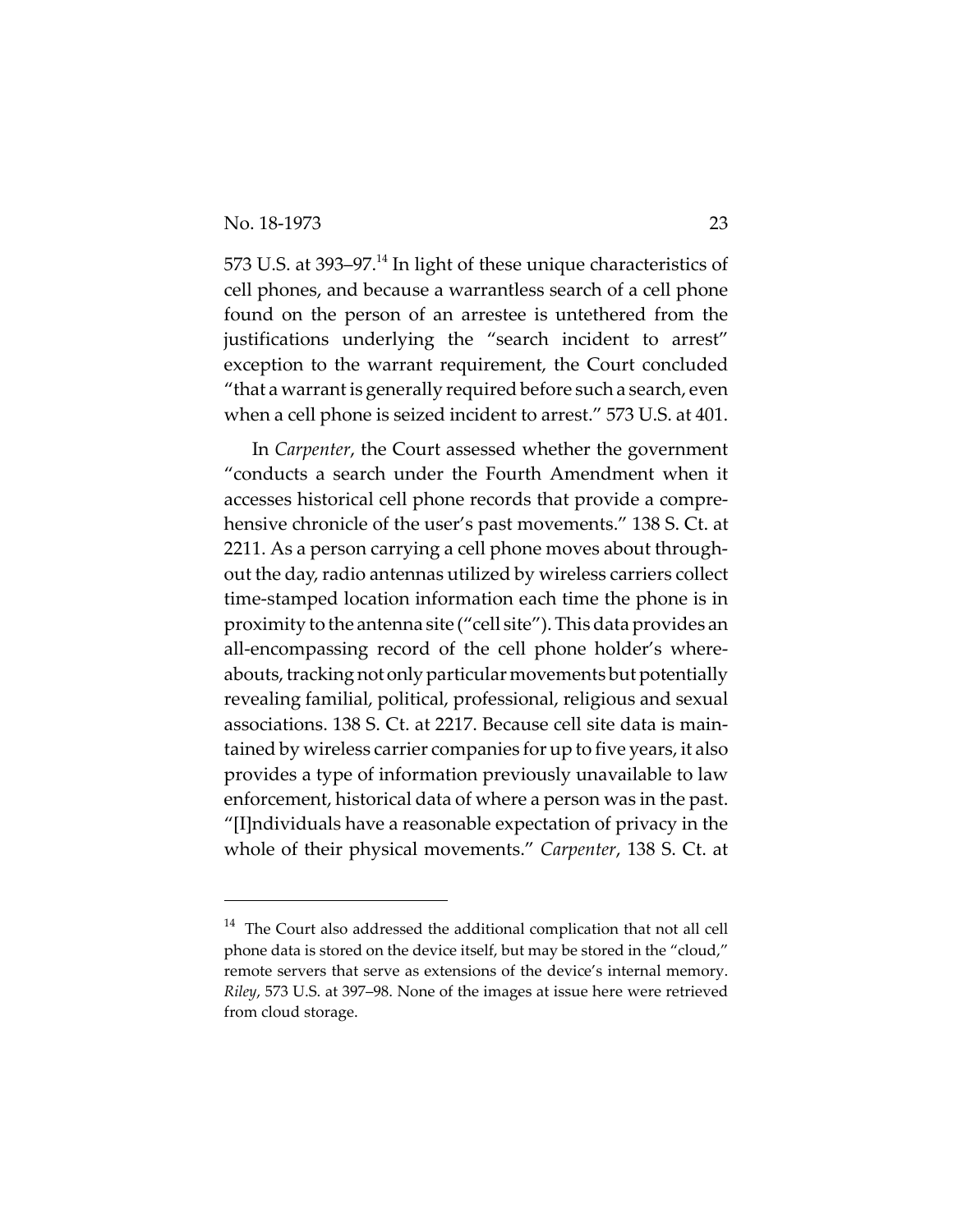2217. The collection of that data by police, the Court found, therefore constitutes a search, and law enforcement "must generally obtain a warrant supported by probable cause before acquiring such records." 138 S. Ct. at 2221.

Although both of these cases support Wanjiku's general argument that the Supreme Court has recently granted heightened protection to cell phone data, neither case addresses searches at the border where the government's interests are at their zenith, and neither case addresses data stored on other electronic devices such as portable hard drives and laptops.15 Prior to *Riley*, the Court required nothing more than reasonable suspicion for a highly intrusive border search and seizure wherein a woman was held at the airport for sixteen hours in order for authorities to monitor her next bowel movement. *Montoya de Hernandez*, 473 U.S. at 541. For nondestructive searches of property at the border, the Court required no particularized suspicion at all. *Flores-Montano*, 541 U.S. at 155–56. In *Ramsey*, after noting that border searches, from before the adoption of the Fourth Amendment, have been considered to be reasonable "by the single fact that the person or item in question had entered into our country from out-

 $^{15}\,$  As we noted above, the first device searched by forensic agents was the portable hard drive, and that search revealed child pornography. At that point, the agents possessed probable cause to search Wanjiku's cell phone. Moreover, the child pornography recovered from Wanjiku's cell phone was not stored on the phone itself but was stored on a micro SD card inserted into the phone, a memory device that was neither password-protected nor encrypted. To the extent that *Riley* gives heightened protection to cell phone data, it is not at all clear that *Riley* would help the defendant here in light of the order in which the agents searched the devices.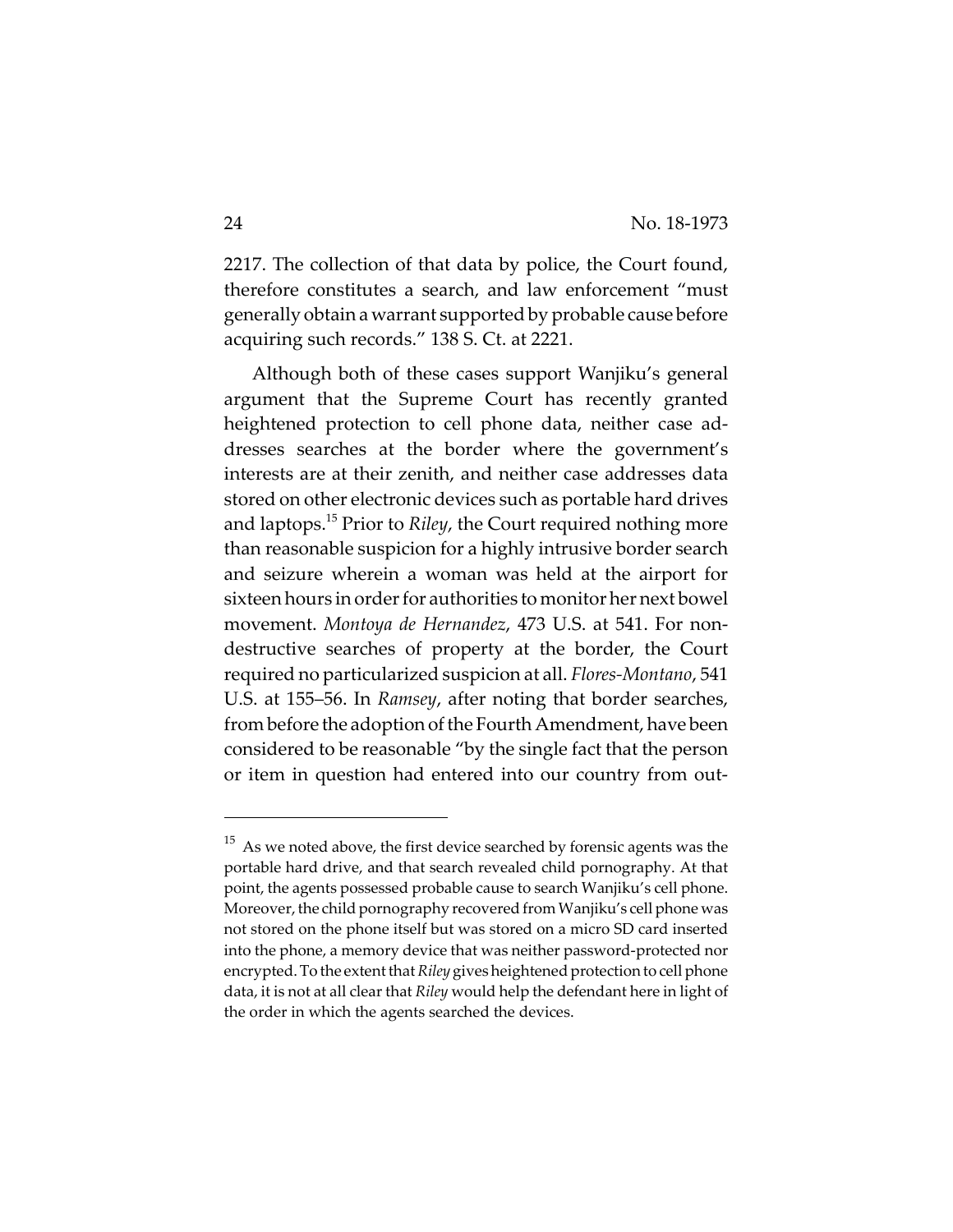side," the Court added that "[t]here has never been any additional requirement that the reasonableness of a border search depended on the existence of probable cause." *Ramsey*, 431 U.S. at 619. Moreover, no circuit court, before or after *Riley*, has required more than reasonable suspicion for a border search of cell phones or electronically-stored data. *See United States v. Kolsuz*, 890 F.3d 133, 146–48 (4th Cir. 2018) (finding that some level of particularized suspicion is necessary for a forensic examination of a cell phone at a border but declining to determine whether reasonable suspicion is the appropriate level because the agents reasonably relied on established precedent allowing warrantless border searches of digital devices at the border that are based on at least reasonable suspicion); *United States v. Touset*, 890 F.3d 1227, 1233 (11th Cir. 2018) (finding that, at the border, there is "no reason why the Fourth Amendment would require suspicion for a forensic search of an electronic device when it imposes no such requirement for a search of other personal property," and noting that, in any case, the agent possessed reasonable suspicion to search the defendant's electronic devices); *United States v. Vergara*, 884 F.3d 1309, 1312 (11th Cir. 2018) (forensic searches of cell phones at the border require neither a warrant nor probable cause; at the border, the highest standard for search is reasonable suspicion); *United States v. Molina-Isidoro*, 884 F.3d 287, 289 (5th Cir. 2018) (declining the defendant's invitation to import *Riley*'s warrant requirement into a border search of a cell phone, where that search was supported by probable cause, and where the agents conducting it acted in good-faith reliance on the longstanding and expansive authority of the government to search persons and their effects at the border without a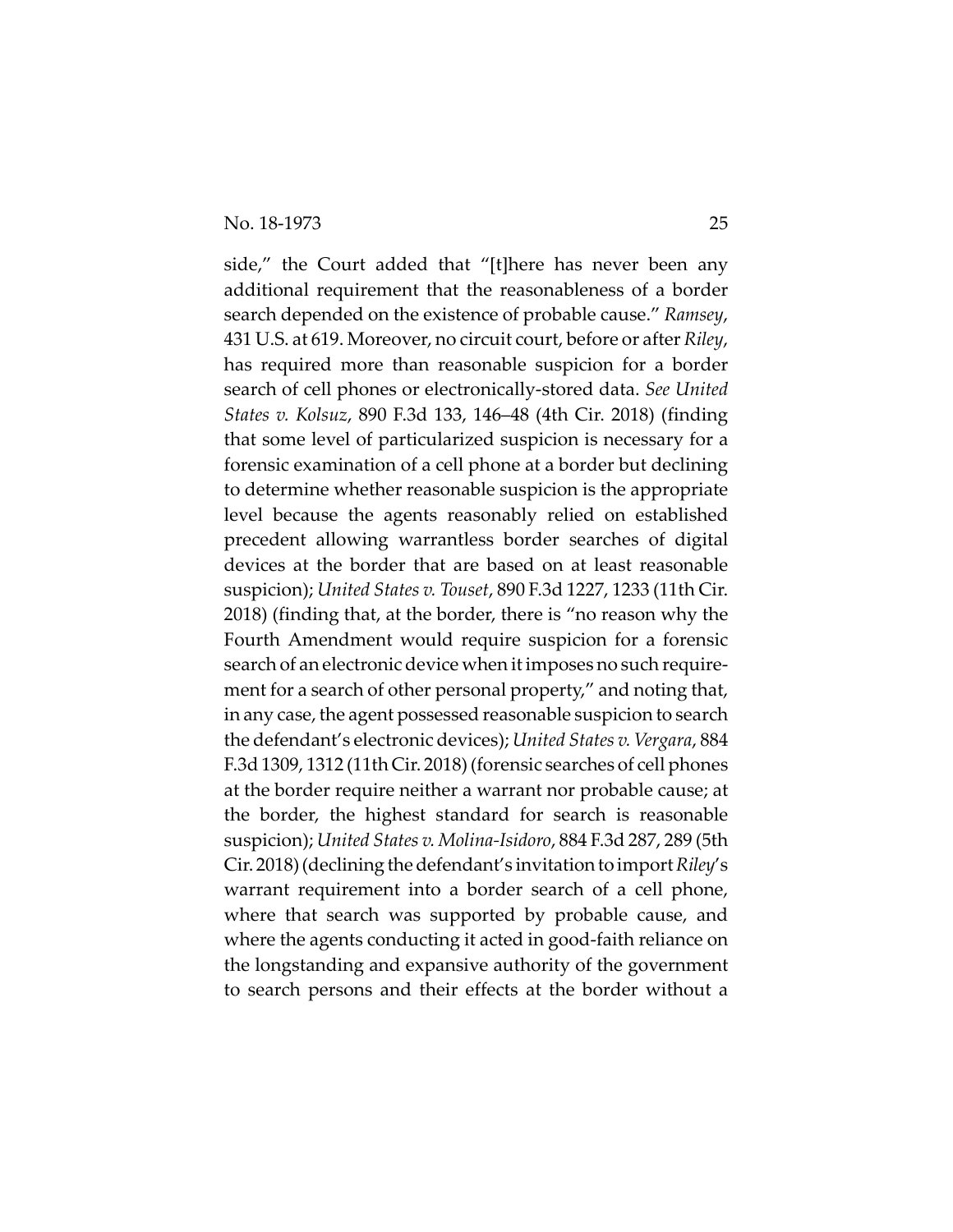warrant, and with at most reasonable suspicion in cases involving highly intrusive searches of a person); *United States v. Cotterman*, 709 F.3d 952, 968 (9th Cir. 2013) (a comprehensive and intrusive forensic search of a laptop computer (including deleted files in unallocated space) at the border required a showing of reasonable suspicion).

## **C.**

So at the time the agents searched Wanjiku's cell phone, hard drive, and laptop, the Supreme Court required no particularized suspicion for a non-destructive border search of property, and, at most, reasonable suspicion for a highly intrusive border search of a person's most intimate body parts. No court required probable cause and a warrant for a border search of any property, as Wanjiku now asserts. Given the state of the law at the time of these searches of the contents of Wanjiku's electronic devices, the agents therefore possessed an objectively good faith belief that their conduct did not violate the Fourth Amendment because they had reasonable suspicion to conduct the searches. "Courts generally do not suppress unlawfully obtained evidence when the police acted on an objectively good-faith belief that their conduct was lawful at the time of the search." *Velazquez*, 906 F.3d at 560. *See also Davis v. United States*, 564 U.S. 229, 241 (2011) (when binding appellate precedent specifically authorizes a particular police practice, the exclusionary rule should not apply if that precedent is later overruled by the Supreme Court); *United States v. Leon*, 468 U.S. 897, 918–21 (1984) (evidence obtained in objectively good-faith reliance on a subsequently invalidated search warrant should not be excluded); *United States v. Jenkins*, 850 F.3d 912, 918 (7th Cir. 2017) (unlawfully obtained evidence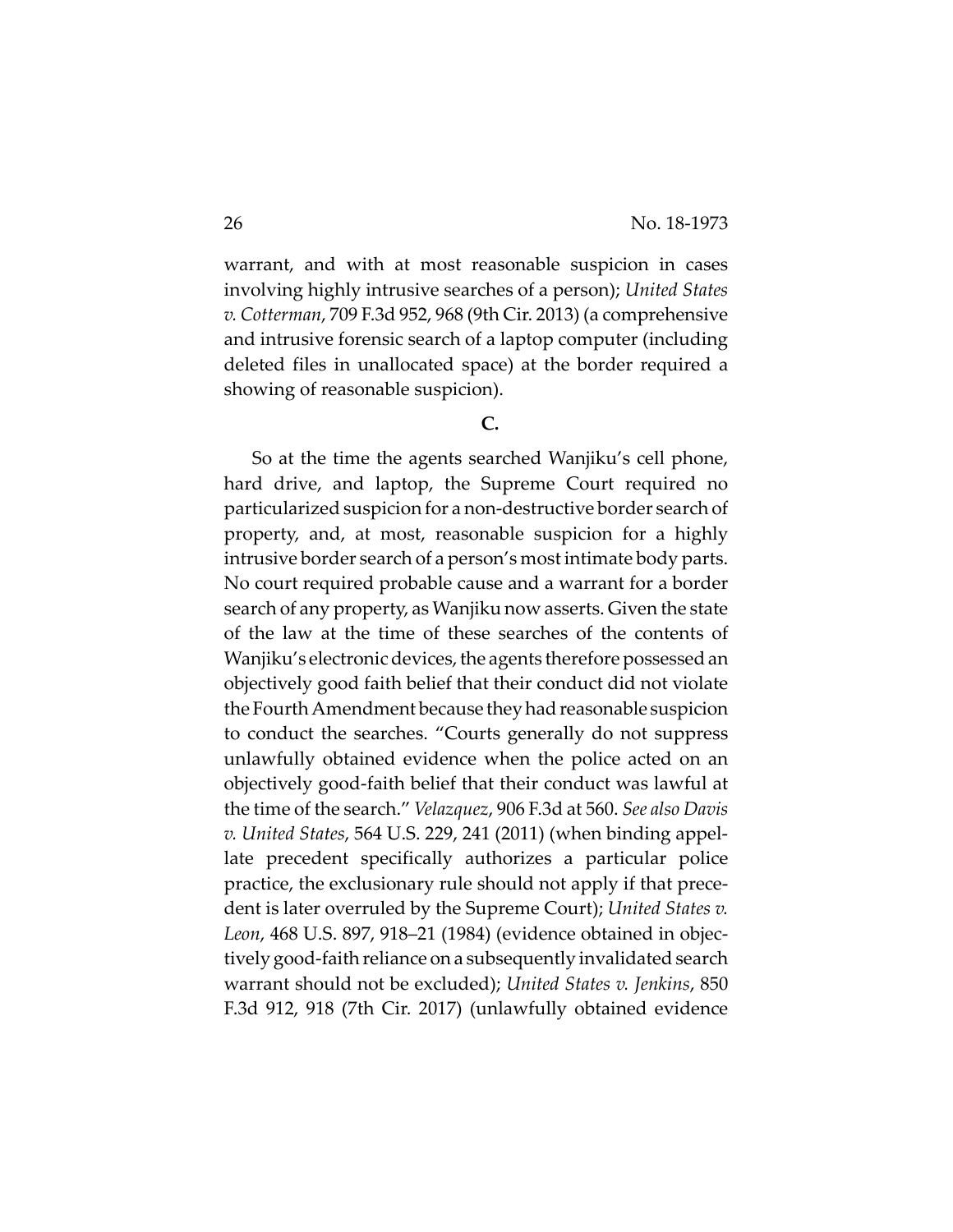should not be suppressed when police officers acted with an objectively good-faith belief that their conduct was lawful).

Wanjiku has a two-fold response to the government's assertion of good faith: first, he contends that the government waited too long to raise the good-faith argument. Second, he asserts that the agents did not possess reasonable suspicion at the time they decided to search the contents of his devices, which Agent Toler candidly admitted at the suppression hearing was before Wanjiku even landed at the airport. We take each claim in turn.

**1.**

The government concedes that it did not raise its good faith claim in the district court but argues that this failure should not be taxed against it. According to the government, it had no reason to argue good faith reliance on reasonable suspicion at the time of briefing in the district court because no court had ever required anything more than reasonable suspicion for any kind of border search. The government also contends that, to the extent that Wanjiku relies on *Carpenter*, the Supreme Court had not yet heard or decided that case at the time of briefing, and this intervening change in law obviates any waiver or forfeiture. Finally, the government contends that, although it may not raise new claims or issues on appeal, we may review new arguments related to preserved claims.

We agree that the government's argument on appeal is simply a new twist on the arguments it preserved below, namely, that the agents acted lawfully because they possessed reasonable suspicion. *See United States v. Billups*, 536 F.3d 574, 578 (7th Cir. 2008) (finding that a "challenge below was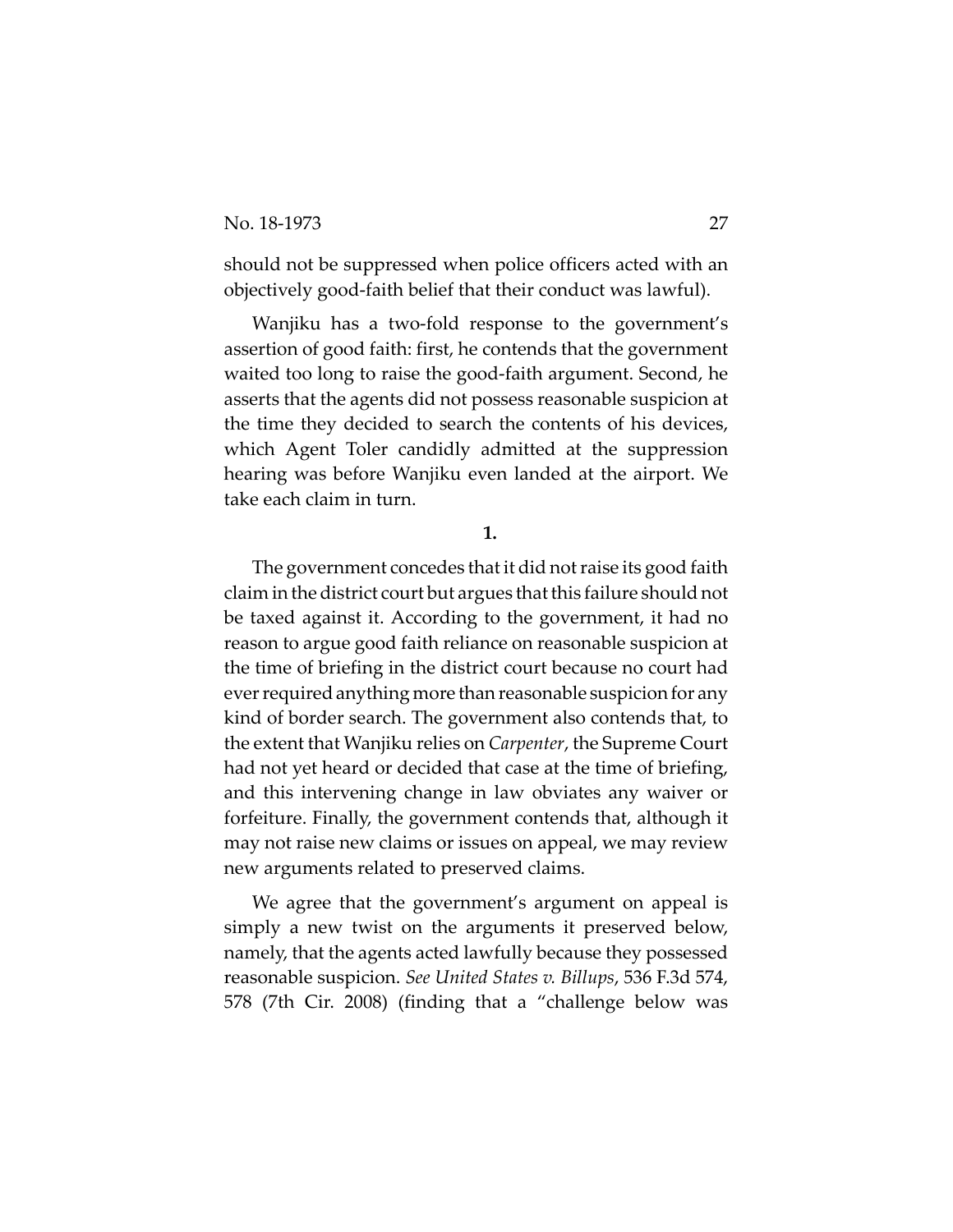sufficient to preserve [a defendant's] current argument, even if he offers a new twist on that argument based upon additional authority on appeal"). We also agree that we may ignore any waiver or forfeiture because Wanjiku now relies on *Carpenter*, intervening case law. *Velazquez*, 906 F.3d at 560 n.4 (rejecting an argument that the government waited too long to raise good-faith reliance on then-existing precedent when the government raised the issue at its first opportunity following an intervening change in the law). Indeed, in the district court, Wanjiku argued primarily that reasonable suspicion was needed to support the search, which would not have alerted the government to the need to argue good-faith reliance on existing precedent on the warrant issue. As we noted above, in his reply brief on the Motion to Suppress, Wanjiku argued that "a reasonable suspicion standard should apply, but also … in the wake of *Riley v. California*, 134 S. Ct. 2473 (2014), *there are grounds for a higher standard,* namely probable cause and a warrant." R. 50, at 1 (emphasis added). During oral argument at the suppression hearing, he argued for a "heightened standard" but conceded that the law was unsettled, and contended that there was no guiding precedent for electronic border searches in this circuit. He did not press the argument he makes now, that although this is an issue of first impression in the Seventh Circuit, *Riley* and *Carpenter* unequivocally require probable cause and a warrant. Instead, he argued below that the standard *should* be probable cause and a warrant, not that it already was:

> So we believe that a heightened standard should apply. I know it may be just for preservation purposes that we believe that standard should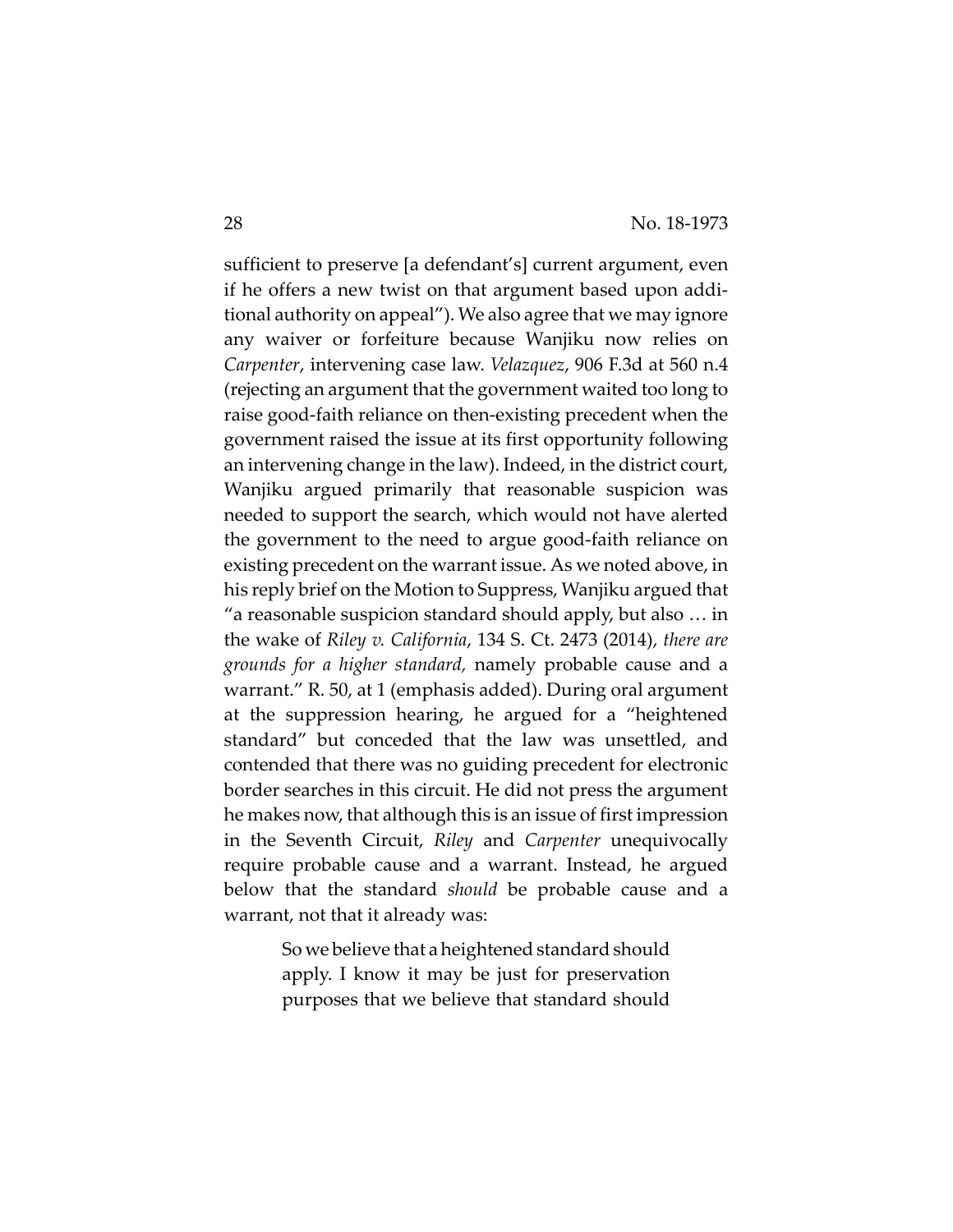be probable cause and a warrant. But, at a minimum, that there should be reasonable suspicion.

R. 59, Tr. at 127. The government rightly responded to the argument that Wanjiku actually presented: that the reasonable suspicion standard applied, and that no court had required probable cause and a warrant. Now that Wanjiku shifts his focus and raises as his primary argument on appeal that the search required probable cause and a warrant, the government may argue that the agents reasonably relied on the wellestablished case law supporting the lesser standard of reasonable suspicion.

**2.**

We turn to Wanjiku's contention that the court should measure reasonable suspicion at the moment that the agents decided to search his devices. Agent Toler conceded that he had decided to search the contents of Wanjiku's devices before he landed at the airport. But the subjective beliefs or intentions of law enforcement officers are irrelevant in determining whether reasonable suspicion to search existed. *United States v. Patton*, 705 F.3d 734, 738 (7th Cir. 2013) (reasonable suspicion is an objective standard and an officer's subjective intention to frisk a person from the outset of the encounter is irrelevant to that objective assessment). *See also Whren v. United States*, 517 U.S. 806, 813 (1996) ("Subjective intentions play no role in ordinary, probable-cause Fourth Amendment analysis."); *Terry v. Ohio*, 392 U.S. 1, 21–22 (1968) (courts evaluate the reasonableness of a particular search or seizure in light of the particular circumstances judged against an objective standard). That objective test is applied to "the facts available to the officer *at*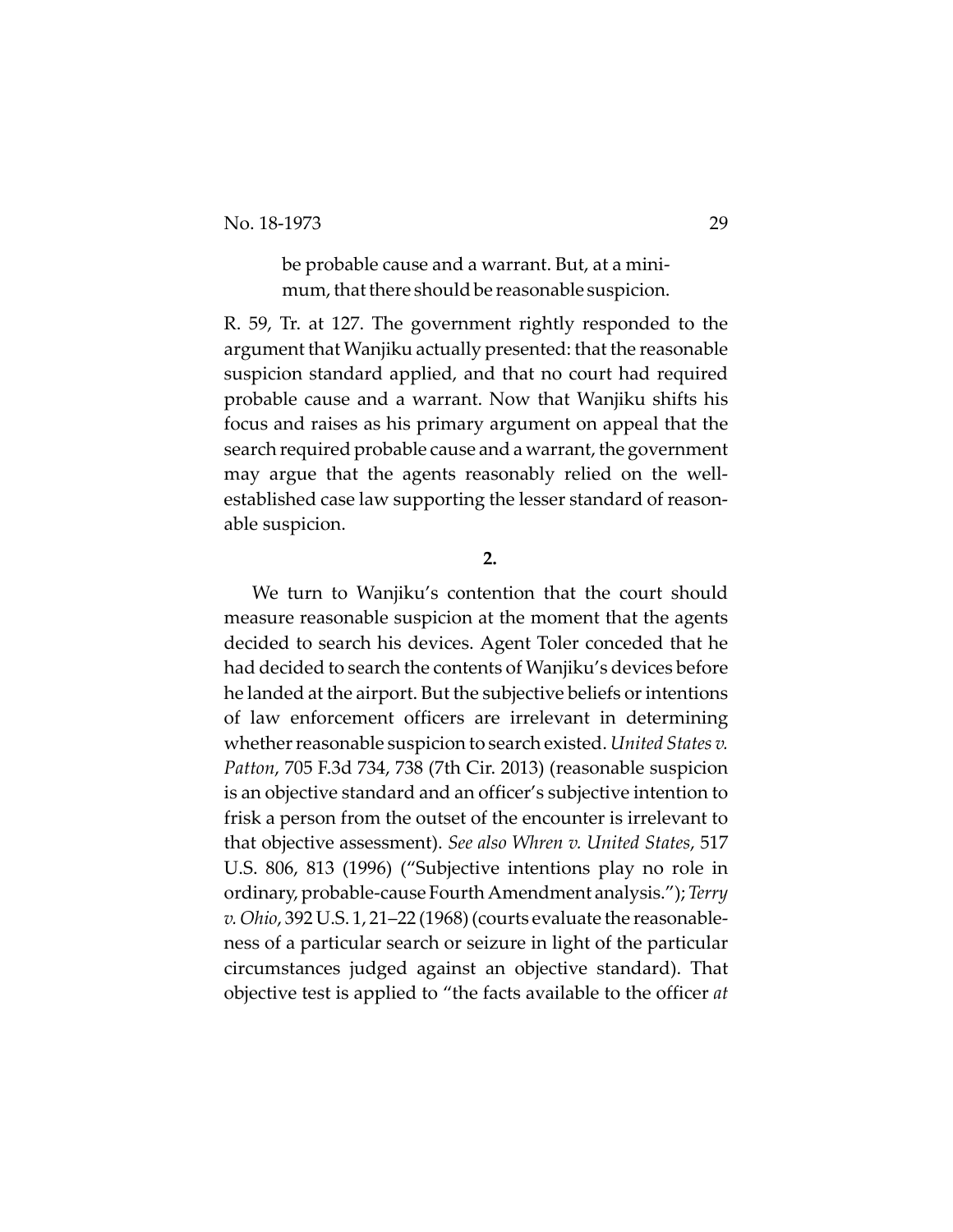*the moment of the seizure or the search*," and asks whether those facts would warrant a person of reasonable caution in the belief that the action taken was appropriate. *Terry*, 362 U.S. at 21–22 (emphasis added). Thus, we must measure whether reasonable suspicion existed at the moment of the search of Wanjiku's devices, not at the time the agents decided to conduct the search.

**3.**

The district court found that, at the time the agents actually conducted the searches of Wanjiku's electronic devices, they knew:

> 1) that Mr. Wanjiku was a U.S. citizen male in his 40's returning from an extended trip by himself to the Philippines, a country with which he had no obvious connection, to which he had traveled several times in the preceding two years, and which was a known destination for sex tourism; 2) that Mr. Wanjiku had been arrested for contributing to the delinquency of a minor, a crime that, like child pornography, involved a minor victim; 3) that Mr. Wanjiku used an email address that Officer Toler construed as a possible reference to male genitalia; 4) that Mr. Wanjiku's Facebook page included a profile picture of him in a mask and showed that he had multiple friends who seemed very young; 5) that the primary border officer's notes stated that Mr. Wanjiku had been "evasive for questioning" during primary inspection; 5) that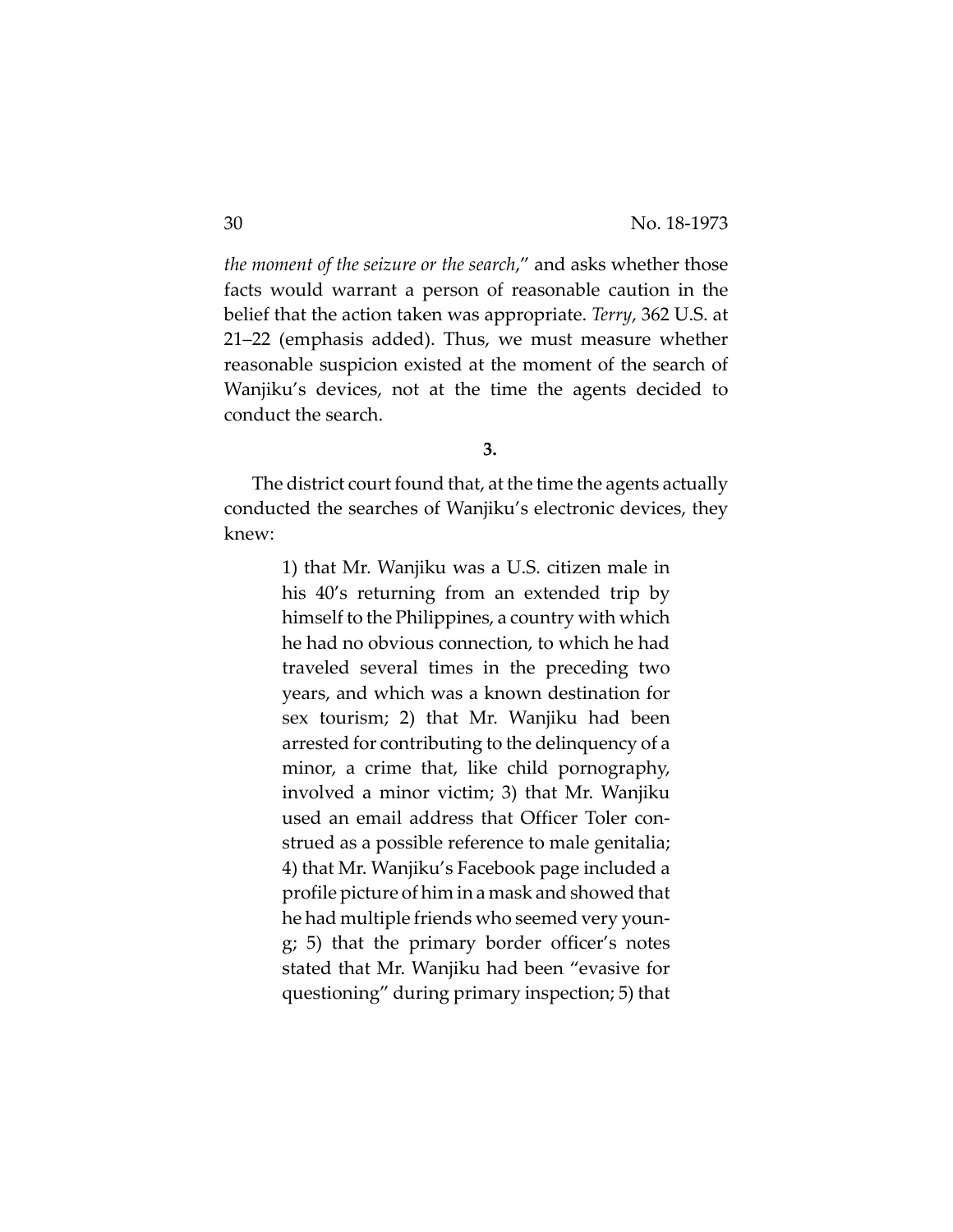Mr. Wanjiku left the secondary inspection line prior to his inspection—something Officer Toler stated he had never seen before—and offered a questionable explanation for his departure after being escorted back to the line by an ICE agent; and 6) that Mr. Wanjiku appeared visibly nervous during inspection, sweating profusely and shifting his weight.

In addition, upon examining the contents of Mr. Wanjiku's bag, Officer Toler found hotel receipts that called into question his previous account of where he had stayed during his trip. Officer Toler also found condoms, syringes, and injectable testosterone.

*United States v. Wanjiku*, 2017 WL 1304087, \*6 (N.D. Ill. April 6,  $2017$ ).<sup>16</sup>

We agree with the district court that these facts "raised a reasonable suspicion that a search of Mr. Wanjiku's electronic devices would reveal evidence of criminal activity involving minors." *Id*. *See also Terry*, 362 U.S. at 27 ("in determining whether the officer acted reasonably in such circumstances,

 $^{16}\,$  We take a moment to note a fact on which the district court apparently did **not** rely in assessing reasonable suspicion. The court did not mention the images of Wanjiku with a male of unknown age that Agent Toler saw when he directed Wanjiku to unlock his phone so that the agent could manually scroll through the photos. Although Wanjiku also contests this manual, non-forensic search of his phone, that search occurred at a time when Agent Toler already possessed all of the facts that gave rise to reasonable suspicion.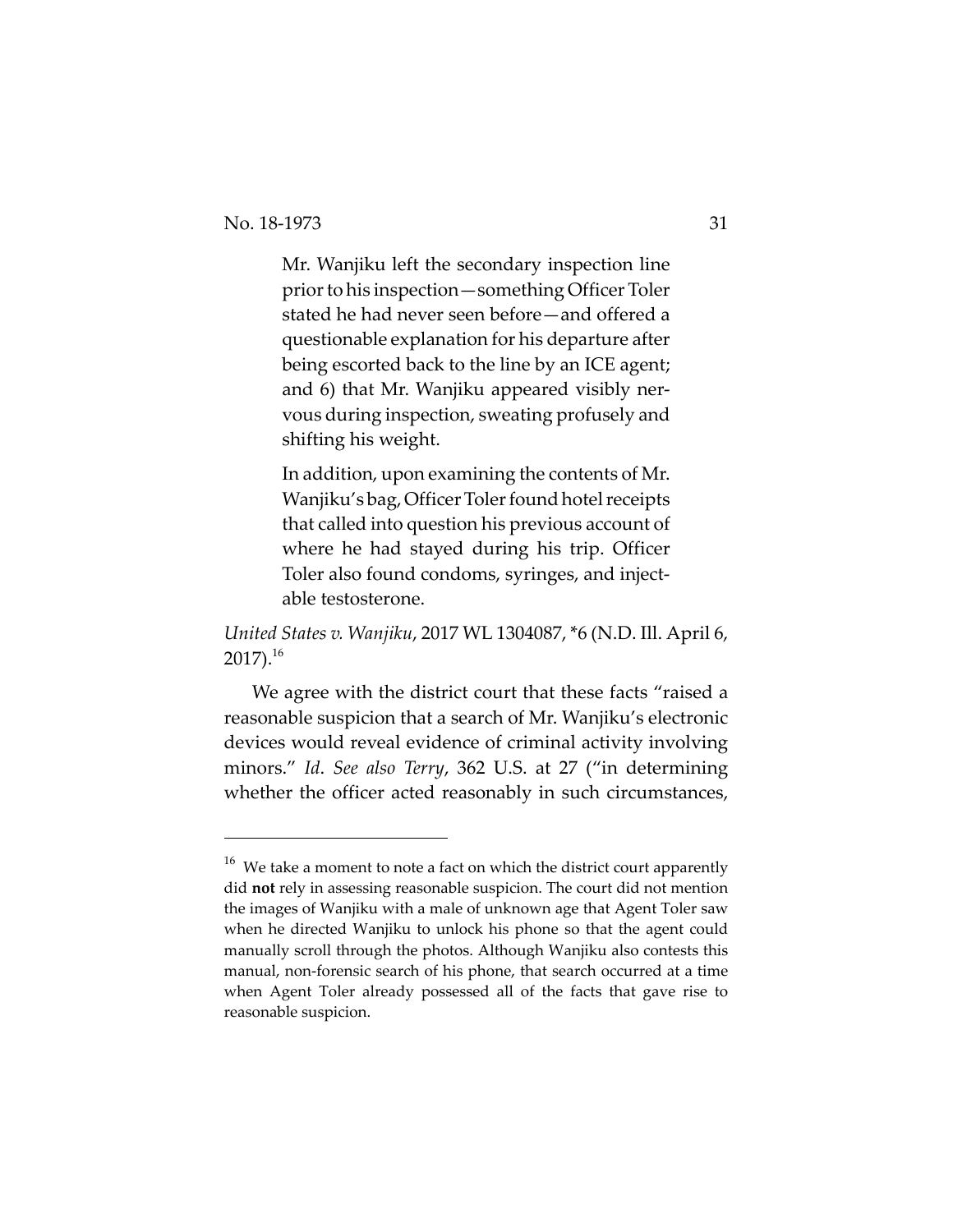due weight must be given, not to his inchoate and unparticularized suspicion or 'hunch,' but to the specific reasonable inferences which he is entitled to draw from the facts in light of his experience."). Reasonable suspicion is a "commonsense, nontechnical" concept that deals with "the factual and practical considerations of everyday life on which reasonable and prudent men, not legal technicians, act." *Ornelas v. United States*, 517 U.S. 690, 695 (1996) (quoting *Illinois v. Gates*, 462 U.S. 213, 231 (1983)). Although, as Wanjiku asserts, there may be innocent explanations for some of the facts on which the officers relied, "reasonable suspicion 'need not rule out the possibility of innocent conduct.'" *Navarette v. California*, 572 U.S. 393, 403 (2014) (quoting *United States v. Arvizu*, 534 U.S. 266, 277 (2002)). In light of the facts known to the agents at the time they conducted the searches of Wanjiku's electronic devices, the agents possessed "a particularized and objective basis" for suspecting that Wanjiku was engaged in criminal activity. *Ornelas*, 517 U.S. at 696. *See also Yang*, 286 F.3d at 949 (providing a non-exhaustive list of illustrative factors giving rise to reasonable suspicion in a border search including nervous or unusual conduct, tips from informants, travel itinerary, discovery of incriminating matter during routine searches, information from a search or interrogation of a traveling companion, and evasive or contradictory answers).

#### **III.**

In sum, the agents possessed reasonable suspicion to search Wanjiku's electronic devices, including his cell phone, portable hard drive, and laptop computer. At the time that they conducted these searches, they reasonably relied on Supreme Court precedent that required no suspicion for non-destructive